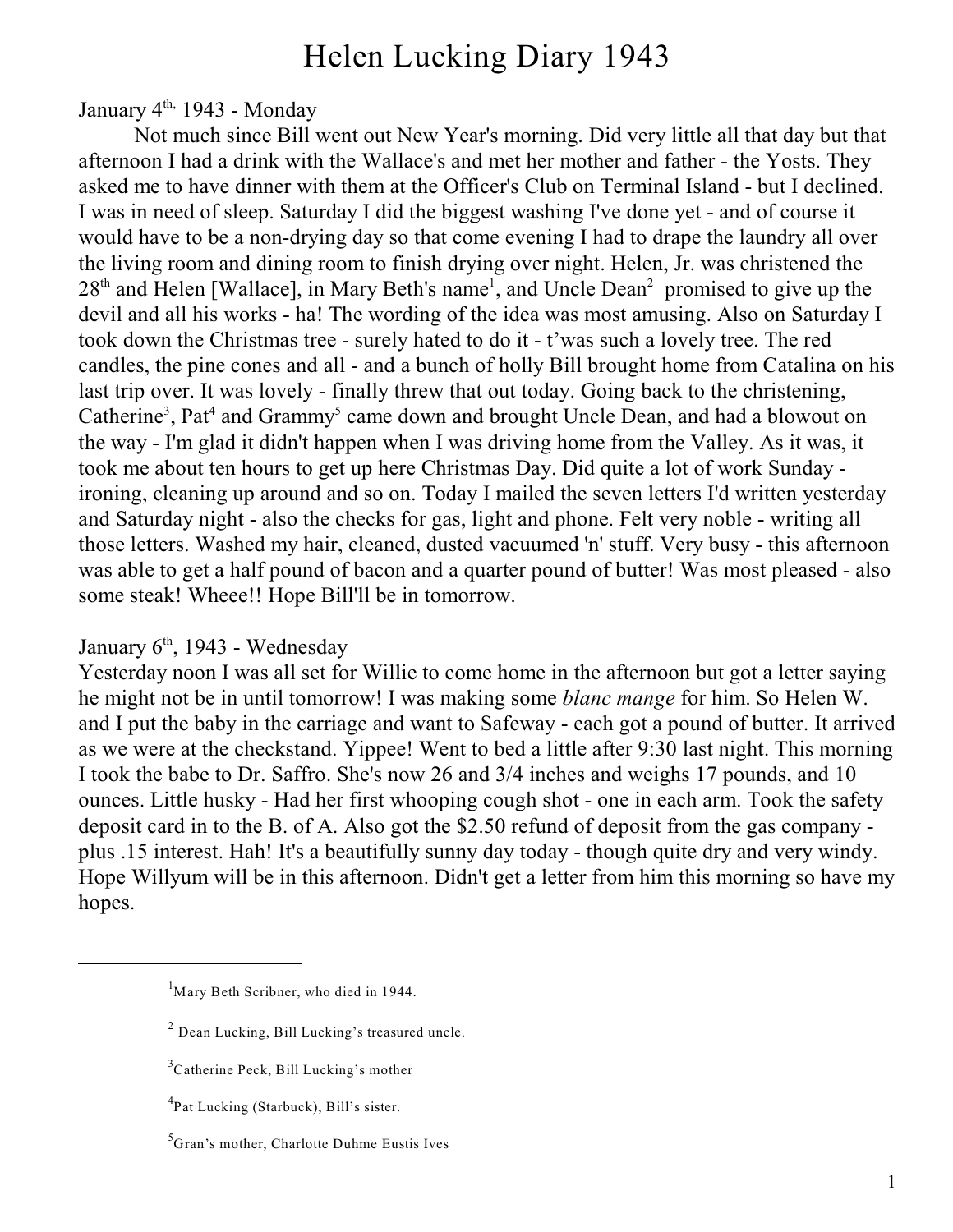#### January 8 1943 - Friday

Willie did get in Wednesday. Gosh was I glad to see him - yesterday he came home early - about 11:15 a.m. and said he had the " duty " from 1:30 yesterday afternoon until 1:30 today. So we couldn't go to the Hoods (Bill's 3rd officer on the "*Radio*") for dinner. Yesterday he took command of the "*Volador*" - offshore patrol ship. Today as soon as he gets off we're driving to Ojai - he has 48 hours' leave - The first since October - t'will be such fun. Mother and Jerry are coming up today - Mother will take care of  $Jill^6$  - that is great. Jerry goes back to school Sunday evening. Uncle Dean and Laviah<sup>7</sup> are going up to Ojai tomorrow.

January  $15<sup>th</sup>$ , 1943 - Friday

It's 6:45 a.m. and I just got back from putting Mother on the 6:25 train for Los Angeles - surely hated to have her go - for Willie may be out another two weeks. He went out Tuesday morning. Took him down to the base about 6:15 that morning. Some fog both mornings - more of a fog on the hill this morning. Tuesday it was thicker at the base - pea soup is the word! The fog plus the dimout makes it bad. When we left this morning, about 6:05, the babe was stirring and talking but had gone to sleep by the time I got home again. Think she's awake now but hope she'll go back to sleep until 8. Our trip to Ojai last weekend was wonderful. We left about 2 Friday afternoon and got there about 6:30. Grand drive. We had a little extra gas so we thought we'd better take advantage of it on the 48. Had dinner at the Roblar. Ojai is filled with soldiers. We'd thought that we'd be getting away from uniforms at least in peaceful little Ojai - but even there we couldn't. Quite an encampment. Friday night we went back to the house, built a wonderful big fire and lazed in front of it with a drink. Gosh, it was fun. Up about 8 the next morning - just in time for the sunrise. Had breakfast in the town - went out to see the Pierponts, then stopped at the Kempes. Then snooped around town to find some steak to have that evening for Uncle Dean and Laviah. Mr. Kraft was our pal and got 4 pounds of the most beautiful baby beef I ever saw! We called on the Harmon's<sup>8</sup>, too. They're having quite a time taking care of their two little grandsons - cute kids. I understand Rawd's in Honolulu with either the Navy or the Coast Guard. That afternoon we picked quantities of oranges - filled a large packing box in the car. No avocado's as yet, though. Then we had a little target practice on the Hill; that was fine. It was a perfect day. That afternoon we also went to see the grammar school that Bill went to a progressive school - and on the sensible side; and I was completely taken with it. I hope

 $6$  This is what Lana was called at one time.

 $^{7}$ Laviah Lucking, Uncle Dean's daughter. She later married Guy Harden.

 $8$  Rawson and Mary Harmon were Detroit residents who were brought to Ojai to manage Arbolada land sales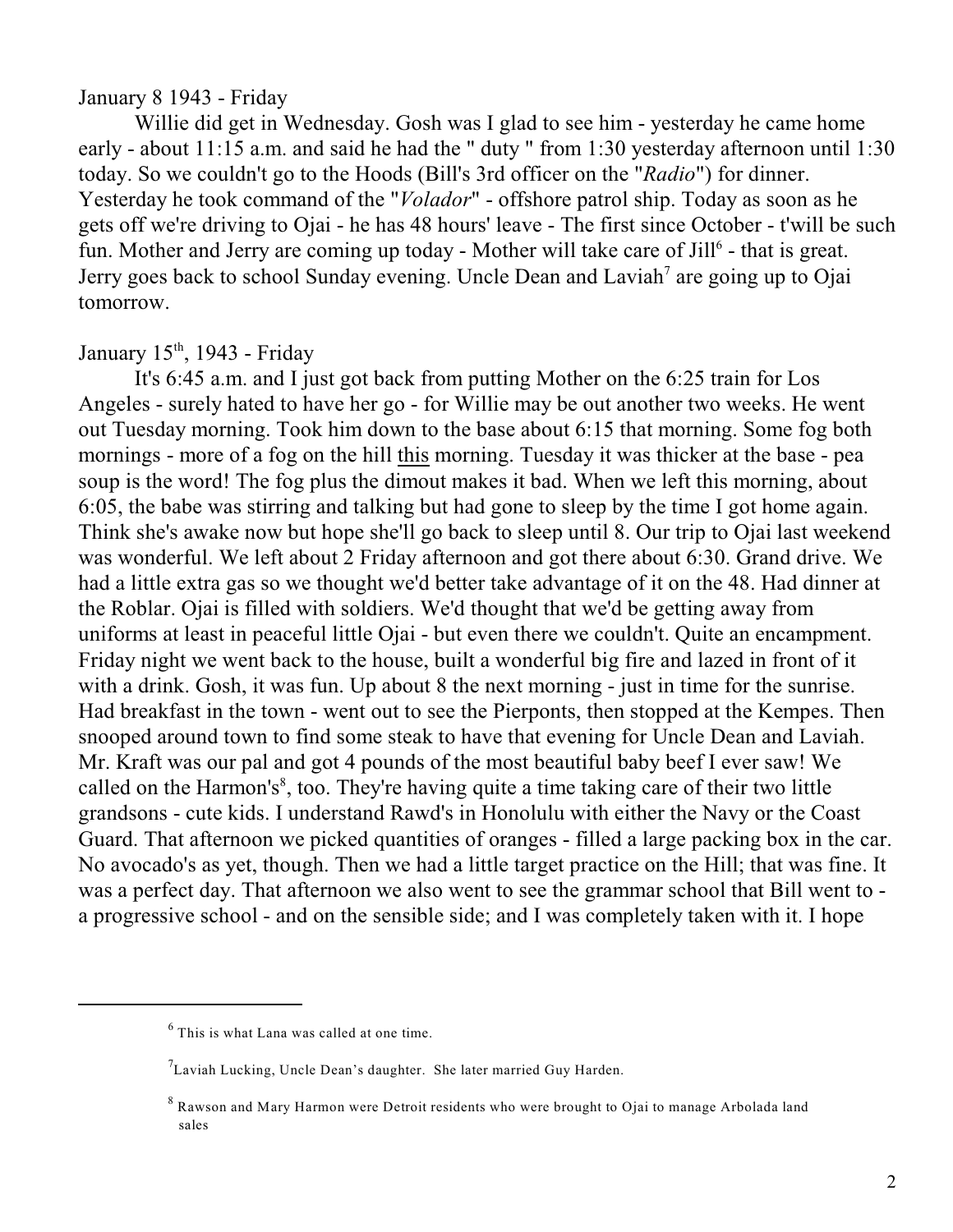that there's a school like that for us to send our youngsters to $\degree$ . Uncle Dean and Laviah arrived about the middle of the afternoon. We all had large glasses of orange juice in front of the fire. Then they went down to the Roblar to leave their bags and clean up (imagine preferring to stay at a hotel with that beautiful house ready and waiting to be lived in). Bill went with them to get fixin's for the steak. Meanwhile I took a wonderfully luxurious bath. Dinner was delectable. Bill cooked it and Laviah helped, while I talked with Uncle Dean. Never enjoyed a meal more! Laviah and I washed the dishes and then we all sat in front of the fire and gabbed. It was such fun. Mr. Ford<sup>10</sup> that afternoon had given us two cyclamen plants - lots of buds. Sunday morning we left about 7 o'clock. Drove up the same way we went down - Ventura Blvd - and saw some of the most wonderful farms. Next time Bill's in we're going to take a trip up there to look things over - for Uncle Dean thinks that now is the time to buy land here, rather than after the war. We'll see what's available and how much and all that. Got home about 11:30 - it was great to see Mom and Jerry. Bill took Jerry down to the base that afternoon - took him on the ship and all that, which pleased Jerry no end. He and Mother went into Los Angeles about four or so - and had dinner &champagne at La Golondrina in Olvera Street. Guess they had much fun. Bill and I went to the movies and saw "Arabian Nights" - John Hall, Maria Montez and Sabu. Pretty, technicolor - amusing; not anything extraordinary but enjoyable. Monday Bill had to spend most of the day at the base - got home about four o'clock and we whipped downtown to do a little shopping. Helen W. and mother gabbed while we were gone and when we got home and we had a drink around. John came home about that time so he joined us. Then we had chicken and dumplings. Mmmmm, good. Mother made the dumplings. Got to bed pretty early as we had to get up at 5 A.m. the next morn. Tuesday was our year-and-one-third-iversary - so we had an extra special breakfast - and omelet with chopped ham in it - whee! Then I took Willie down to the Base. Gee I miss him. Can't even write him when he's on off-shore patrol - ratz! Slept for two and a half hours that afternoon, and Mom and I went to bed about nine o'clock too. Wednesday took the babe down to the doctors for her second whooping cough shots then home and Nadine came over and mother and I went into Los Angeles. Did a lot of shopping and got back to San Pedro about 5:40. We were due at the Davis's for a drink between 5:15 and 5:45. So we couldn't find the place and finally got there about 6:20! Then scurried home. The babe had been feeling pretty good, considering the shots. We read aloud for a while. Then bed. Mother bought some wool for me to make a scarf for Jerry. Yesterday, Thursday - Mother read aloud a lot while I worked on Jerry's scarf. Last evening John was away and Mother and I went over and had a couple of drinks with Helen. Was much fun. Then home, dinner, a little reading - then bed about 9:30. And now it's 7:45 - I've spent a whole hour catching up. Goodness!

January  $18<sup>th</sup>$ , 1943 - Monday

 $^{9}$ This was Ojai Valley School, and we did!

 $^{10}$  Virgil 'Bud' Ford, Ernie Sr's father, Chris, Dave & Spencer's great-grandfather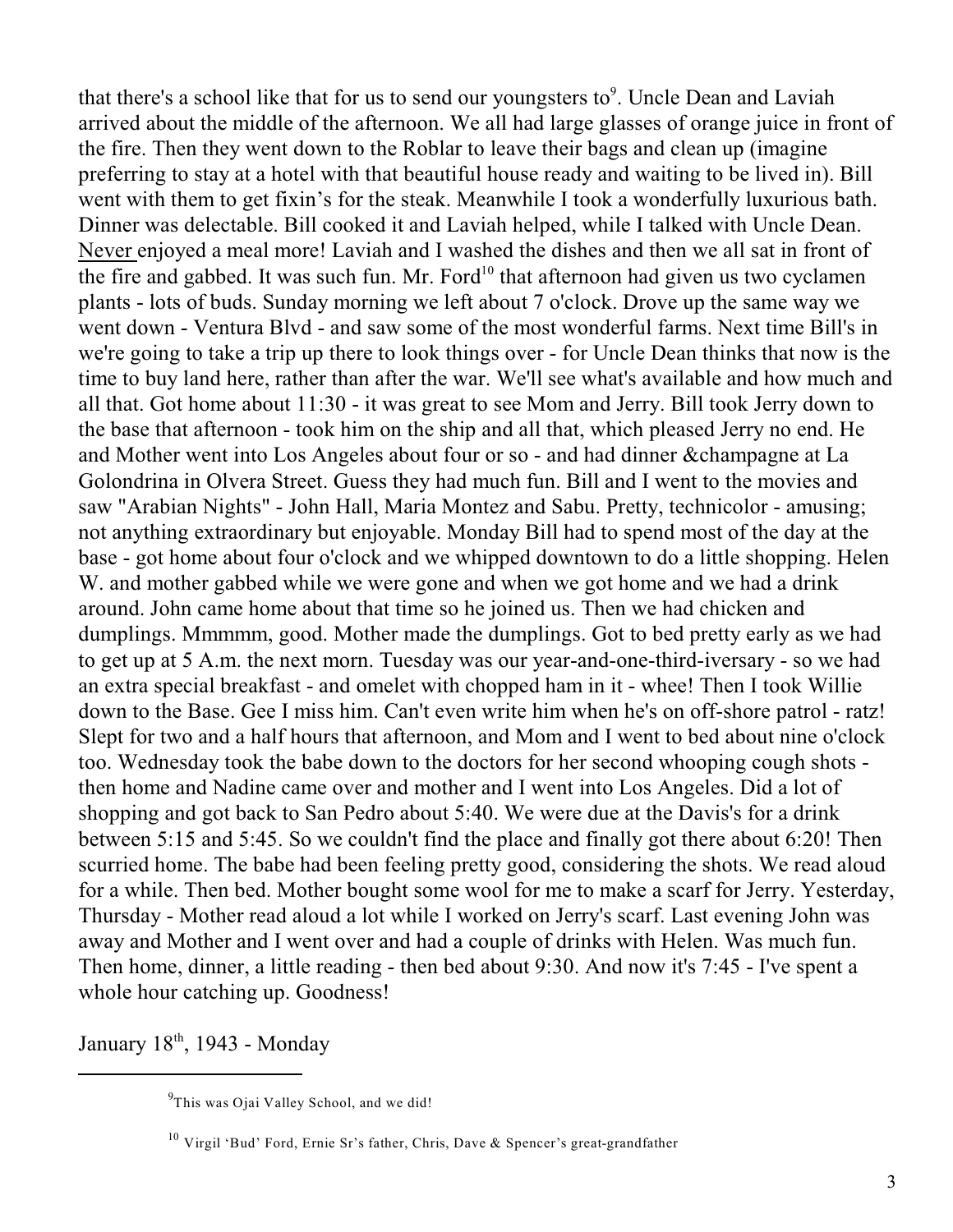Friday I lay on the couch and knitted on Jerry's scarf most of the day - today I put on the rest of the fringe and blocked it. Good looking scarf. Will mail it Wednesday when I take Leyna down to the doctor's. Wept quite copiously this morning when I found I had the curse. Ratz! Bought some vitamin E pills, though, promptly! Spent most of Saturday knitting - did some shopping - went to the auto club and paid the insurance, etc. Had the tires inspected. Sunday night poked around - took down the curtains for Mrs. Hards to send to Long Beach to be laundered. Boy they surely need it! I was blowing some dust off the window molding near the babe's crib and all of a sudden she started to giggle and kept on laughing every time I'd blow - for about 20 minutes. It was really a big joke is far as she was concerned. She's a cutie. When Helen and John Wallace came home they whisked me over there for a drink also had dinner with them. I supplied the Spanish Rice, Sauterne, French dressing and lettuce. Good dinner. 'Twas fun. Up about 9 this morning - I'd worked until nearly midnight last night on Jerry's scarf. Washed my hair - got bangs now. Hah! Helen took me down to Fitzsimmon's shopping - took Leyna (Jill) with us. She's certainly heavy to carry around for long! Did quite a few things this afternoon - finished the scarf and blocked it - ironed the bathroom and kitchen curtains which I'd washed yesterday - put up the new bedroom curtains. It was a beautiful day - though cold. The frost warnings for tonight are plenty!  $25^{\circ}$ in Ojai and  $27^{\circ}$  in Indio. Golly. Gee I miss Willie (sigh). He ought to be home in between seven and eleven days now. Ten o'clock now. Guess I'll tuck in.

#### January  $21<sup>st</sup>$ , 1943 - Thursday

Tuesday had luncheon and played bridge at Helen W's. Connie \_\_\_\_\_, who is about to have a baby (I felt very envious of her) and her sister, Joan Clark. 'Twas lots of fun. Connie and I played together and ran up a mighty neat score. Cleaned up the house a bit that morning. Tuesday night the frost warnings for Ojai were  $27^{\circ}$  and for Indio  $23^{\circ}$ ! Wheeew! Hope the oranges on the Ojai place weren't frozen - cuz we want some more! Yesterday took the babe to the doctor for her third whooping cough shots. Helen went with me and we did a bit of shopping. Jill was quite fretful from the shots all afternoon and had less than half of her 8 o'clock bottle - but slept fine and woke up very cheerful this morning. Yesterday I did quite a washing, but didn't have time to get it hung out until about 2:30 - so then it clouded up and began to sprinkle about 4 so had to take it down. Ah me. So hung it in the wash house this morning as it's been raining all day. Ironed some of it dry. Scrubbed clean all the window sills yesterday afternoon, so today it rains and gets them all dirty again - ratz! Have fixed my blue sweater so that it's good as new again - except that it now has short sleeves. Took me from about 6 o'clock yesterday afternoon until midnight and part of this morning plus all afternoon and evening. 'Tis now nearly 11 and I'm already for bed so will tuck in. My darling's due in now anywhere between four and eight days - between about 96 and 196 hours.

## January  $22<sup>nd</sup>$ , 1943 - Friday

Gosh I wish Bill were home - it's a veritable gale outside now. I don't think it's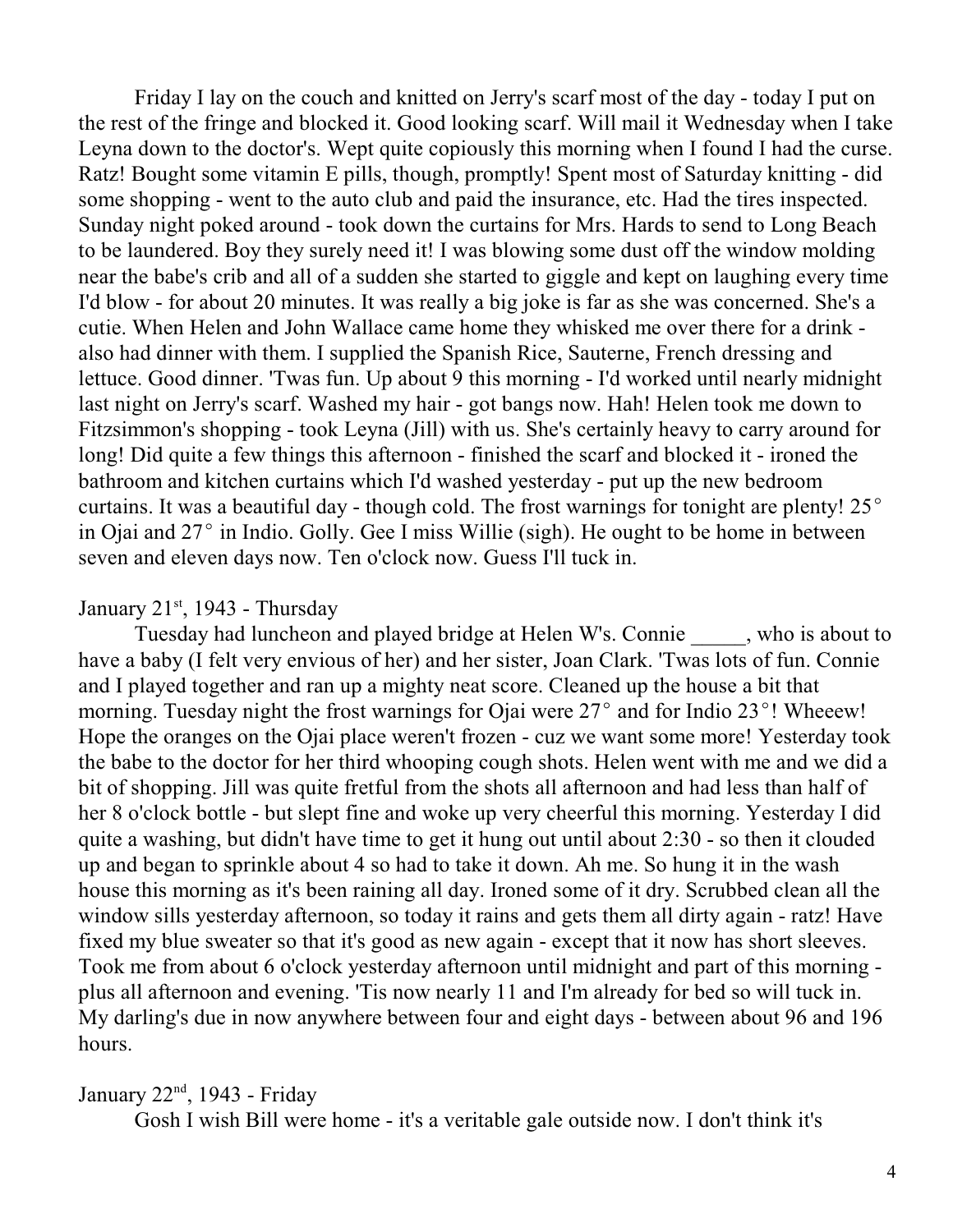stopped raining since it started Wednesday afternoon, and the wind is really pounding at the house. Over the radio it was announced this evening that the rain and high wind will continue to tomorrow in the coastal and mountain areas. Hope that means it's only in those areas and not at sea or wherever my darling is. Surely hate to think of him out at sea in this gale on a little 110 foot sailing ship - even if it (she - hah!) does have auxiliary power. Darn barometer is still going down. How I wish I had my honey snug at home. Went down to the dentist this morning and had the permanent stickum put in for my bridge. It's nearly 10:30. The babe is getting more adorable every minute - she's sweet - she's six months old tomorrow.

# January  $25<sup>th</sup>$ , 1943 - Monday

Saturday I took the car down for lubrication - also got some new batteries for the portable radio. The man told me that those batteries may be our last for the duration. It started raining when I was downtown. Quite a wind up all day, but not a great deal of rain just in fits and starts. Sunday morning I'd just gotten out of the shower and washed my hair when the phone rang - it was Willie!! Golly I was so glad! Whipped around the house and did a couple of days work in about three hours. Got down to the Base at 12:15 and baby! Was I glad to see my honey! Gosh! We read funnies after a luncheon of scrambled eggs and bacon - Wheee! Foodled around and played a couple of games of cribbage - and I won each time!! So pleased. Then part of a funny paper and Bill had to go down to the base - he's got the duty tonight. So all afternoon I've been polishing silver - doing a laundry to hang out in the morning if it's a good day. Its raining now - has been since about four o'clock off and on - and also have been generally catching up on things. Washed my hair - gave myself a manicure and such things - plus a little sewing and mending. Willie called up a little after 9. Now it's 10:30 and I'm going to tuck in right away.

## February  $2<sup>nd</sup>$ , 1943 - Tuesday

Cleaned up the house last Tuesday morning, made some tapioca pudding and so on and Willie got home about 1:30. We did some grocery shopping and went bowling - I won the first string and Bill the second - we both did very poorly the first time and in the second string Bill did lots lots better and I did worse. But it was lots of fun. Was raining when we got out of the bowling alley, and my sweetie bought me a beautiful bunch of yellow roses. They were perfectly lovely and lasted wonderfully through Friday. Wednesday we upped and dashed off to Long Beach to get some whittlin' stuff - also went to the movies. Saw "Palm Beach Story " - Joel McCrae, Claudette Colbert, and Rudy Vallee. It was zany but good. Also "I Married a Witch " - Frederick March and Veronica Lake. Also good. Bill bought me a pin - a miniature of his cap emblem - it's good looking and gosh! I'm proud of it. It was a glorious day and we surely had fun. Golly things are wonderful fun with Bill. Went to bed pretty early and got up Thursday morning at 5:30. Nadine got here at 7 and we left for Oxnard and points en route - Farm hunting. It was such fun - so exciting - and it was a glorious day. Saw several places that were quite intriguing - but expensive! Returned to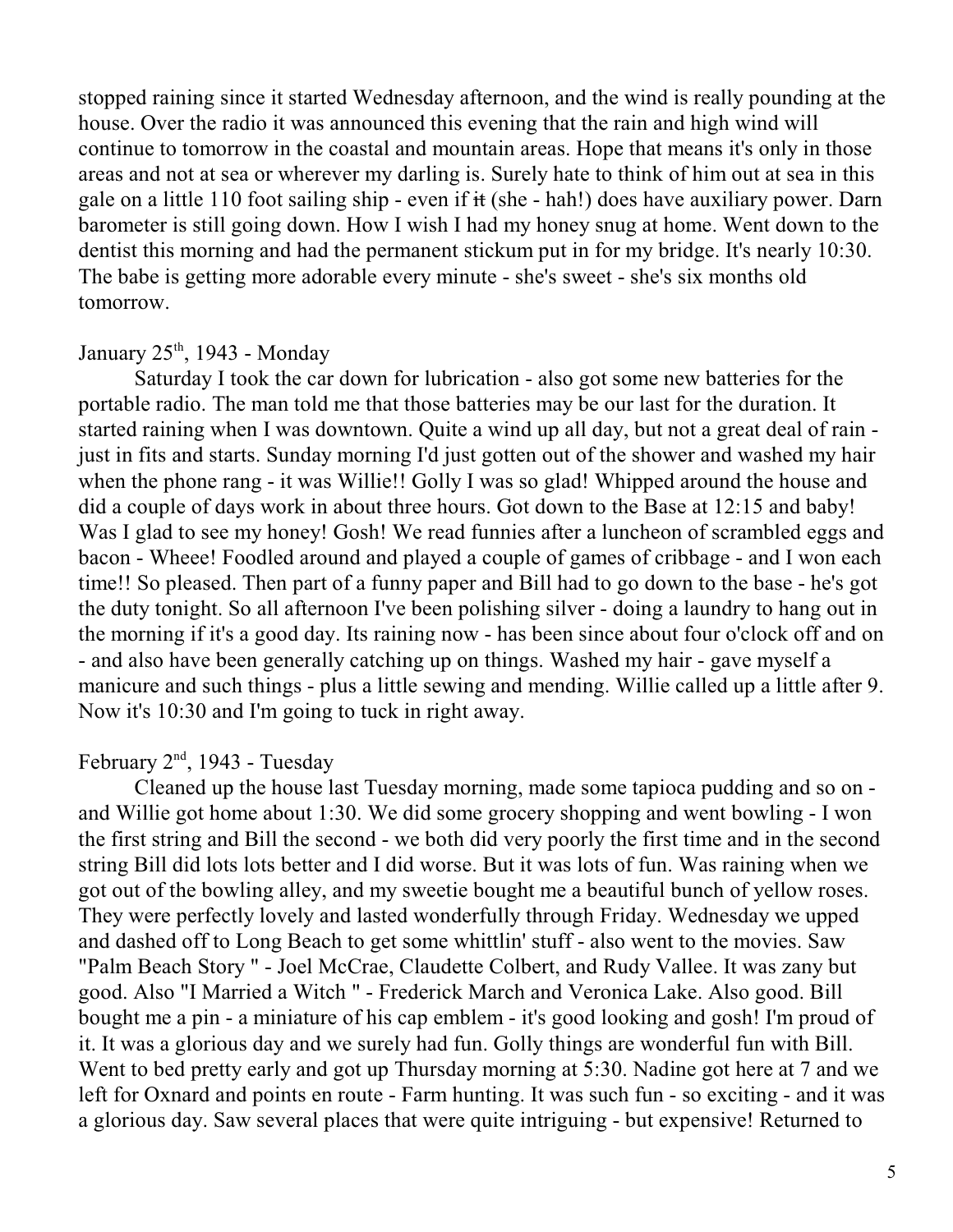Los Angeles a little after six. Dressed and Uncle Dean and Laviah came over and we had several drinks up in the room. Then we went down to the Grove for dinner. It was lots of fun. We left about midnight and Uncle Dean & Laviah left to go back to the Chapman Park. Friday morning we left about ten o'clock. Willie had bought me an orchid last night. It was shore purty. I certainly felt dressed up - in my black ¾ length dress - plus "the Rocks! " Got home about noon Friday. Willie had to report at the Base for a little while. He did a little whittling and I read to him. Helen's Mother and Dad were down for dinner and they asked us over for a drink. We joined them for about hour. Mr. and Mrs. Yost are very nice. Saturday Bill got all ready for whittling but had no turpentine so we got Mrs. Colegrove to come over and we whipped downtown for about an hour. It rained again that day, quite a bit. A little whittling that afternoon after Bill had spent a couple of hours at the Base. Also read the funnies. We had fun drinking beer and eating cervelat (salami) while we read the funnies. Sunday morning Bill went out - had to be down at the Base by 7o'clock. I did practically nothing all day except a cross word puzzle. Got it all too. My first real cross word puzzle. Quite fun. I went down to the Red Cross blood bank and gave a pint. I'm really ashamed that it was my first time. Uncle Dean, Laviah and Sally Nelson (Frank Nelson's<sup>11</sup> wife) came down in the afternoon and Helen W. came over a little later. We had a drink and some hors d'oeuvres and they had to leave about five o'clock. Helen and John came over for a drink later. I went to bed about 9:30 or so. Today I did little. Made out the account sheets for February and added up January's accounts. They were bad. Must do better. This afternoon Helen looked after the baby while I went to the dentist and did a little shopping. I had dinner with her - came home a little before 8 - knitted and now it's nearly 11 o'clock, and past bed time. Gee I miss Willie. G'night.

# February  $7<sup>th</sup>$ , 1943 - Sunday

Not very much has happened here at home in the last five days. I wrote about seven realty companies for farm information on the fourth. On the fifth I noticed that Lâna is really getting interested in her feet - plays with 'em and chews at 'em. Thursday Helen went down to San Diego. She and John came back yesterday afternoon and then went to L.A. for the weekend. Little goes on.

## February 15 - Monday

Last Monday Grammy was going to come down but the day started out rainy so she waited and came Tuesday, though Monday turned out a nice day after all. She is amazing - at 78 she whips all over the place - as independently as you please. Helen came over and we three had lunch. I drove Grammy down to the three o'clock P.E. It was fun having her come over. That afternoon John and Helen went into L.A., he to go S. F. and she to stay with her mother for a week until he gets back. Wrote lots of letters - am or less up now. Made a beautiful Valentine for Willie - he didn't get home in time to get it on Valentine's Day,

 $11$  This was an associate of William Lucking Senior'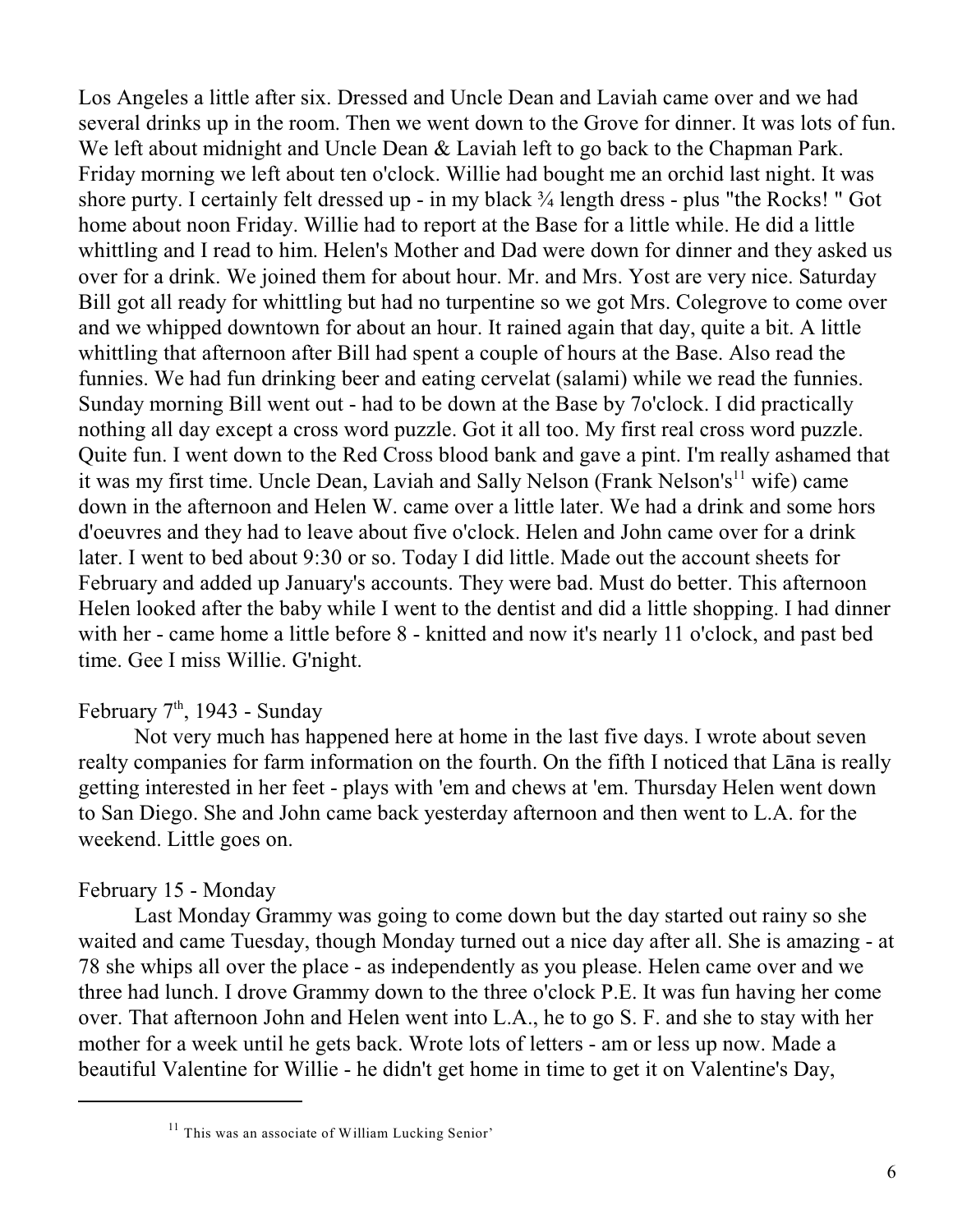though - yesterday. Watered the garden Thursday after spending the afternoon making some Valentine's for the family. Friday got a mat to go under the bedroom rug and the Wallace's got some new furniture - all courtesy of Mrs. Hards, of course. From 2 o'clock until 6:30 I worked in the garden - and I mean I worked! Whew! Did same Saturday after doing a laundry about 7:30 and making an apple pie for Willie. Very warm days - Saturday was  $91^\circ$  -Sunday about 5:30 it was  $86^{\circ}$  in the house - made some Boston baked beans. They're not as good as the canned variety, though. Mr. Colegrove sawed off a piece on the bottom of the bedroom and closet doors so they'd swing over the rug now that it has the mat under it. Watered the garden - listened to the radio and waited until about ten - then bed. Got up a little before 8 this morning - the plumber came to fix the wash bowl drain about 8:30. Wished the phone would ring and it'd be Willie me darling - Gosh how I miss him! Today's the second anniversary of our meeting - I won't give up hope completely for his getting in today until about an hour after sundown - but he may not be in until Wednesday now. Ratz! Called up Vi Engel this morning and Al left for Baltimore last Monday, she told me - a raw deal, methinks - but maybe not. Seems to me he was so useful to the Navy right here. Another hot day today. Amazing weather for February. Though the temperature in the dining rooms only 78°. Wished Willie'd get home s'afternoon! Yesterday General Arnold said: " I have an appointment in Berlin one year from today and another in Tokyo six months later." Surely hope he's right.

#### February 19 - Friday

Tuesday I washed my hair hoping that if my hair was all tied up, Willie might come home that day - on the theory that when you look your worst the most exciting things happen. The Wallace's got back yesterday. Tuesday night about 7:30 there was a knock on the door, and it was Willie! Goshalmighty it was wonderful! I'd surely missed him. Wednesday Bill was home all day except for a little while down at the Base. Mac and Elaine McCrory came up for a drink about 1:30. Wednesday night we went to see "Random Harvest" with Ronald Coleman and Greer Garson. It was awfully good - excellent. Thursday, yesterday Bill whittled during the morning - in the afternoon Wendell Shore, one of his officers, dropped in for a few minutes and then they both went down to the Base. I snoozed for a couple of hours. Bill got home about five o'clock and the darling - he got me a gardenia and a pink camellia - Valentine present - so sweet. We played some cribbage over a beer. About 6 Lieutenant Commander Ben Bryant - a friend of Mary Beth - phoned, and about 7:30 came over for a "quick one" - and left about 10:45. But it was very nice - he seemed very pleasant - and I believe he is rather lonesome down here. He's a doctor. Willie was pretty grumpy 'cause he stayed so long but then we're a couple of old fogies, really - we're so jealous of our time together. It's surely wonderful that way, though - as we appreciate every moment of it. Willie whittled this morning and I read aloud to him. We played a little cribbage and he skunked me! Gratz! Then at 12:30 I drove him down to the Base. He has the "dooty" tonight. I went to the Bank and C. Thomas's and marketed - did the accounts, washed my hair, worked in the garden. Willie phoned about 6 o'clock. Now it's nearly 9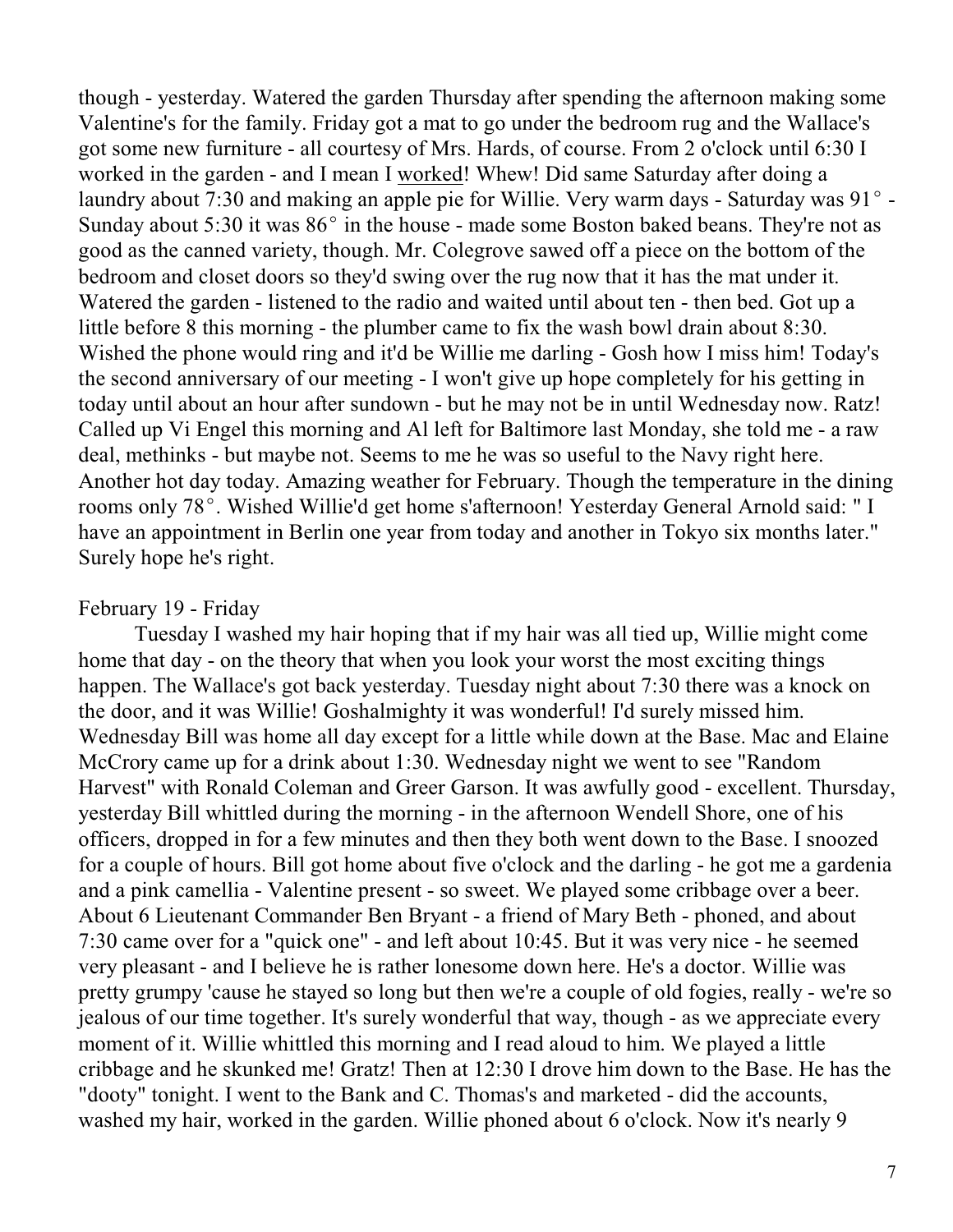o'clock. I've given myself a manicure. Oh yes - on Wednesday, the  $10<sup>th</sup>$ , I took the babe to the doctor. She weighed 18 pounds 15 ounces - and was 27½ inches tall! Whee - hope she doesn't turn into an Amazon!

# February  $25<sup>th</sup>$  - Tuesday

Today got our No. 2 ration books for food - canned goods, that is - beautiful day on the whole, though the sky did pucker up a couple of times. Last Saturday morning I did some laundry for Bill - about 1 o'clock I went down to get him and instead of coming straight home, he took me in and we went aboard the "*Volador*," which was tied up alongside the "*Radio*," so I saw a little of her, too. Bill's ship for a year. The *"Volador"* is a beauty - I'd surely like to be aboard when she is under way! And I was amazed at the amount of room below decks; of course the biggest sailing ship I've ever been on before is a Star Boat. I understand, incidentally, that they're surveying the "*Radio*" - in that last blow her seams all opened and I guess the storm really cut her up a bit. She got her name from the fact that she was the ship with the radio aboard some years ago - maybe about 1924 - on a North Pole expedition. Met one of Bill's officers on the "*Volador"* - Phil something-or-other - and Bill showed me most of the ship - then we went to the new wardroom and had a cup of tea. It's certainly beautiful - lovely wood paneling 'n' all. They really treat the Navy right - big picture windows facing on the harbor - on a clear day we might have been able to see the battle ships at anchor. Had a roast beef! for dinner - a small one and not too tender, but nonetheless a roast of beef - and did it taste good! It rained all that night and I hadn't taken in the laundry so of course Sunday morning I had to wring it all out again - Bill helped me, the sweet thing. He whittled all day. The model ship is really coming along beautiful. Bill's really good at making model ships. The scale model of the "Tartar" that he made when we were in Oakland has a prominent place our book case. Sunday evening we went over to N.O.B. on Terminal Island - on Roosevelt base - for dinner. Wendell Shore - one of Bill's officers - and Nancy, his wife joined us there later - also some others. It was lotsa fun. We played the slot machines and dropped \$1.60 cents in them! The odds had been stepped up since we were last there. We had delicious steaks for dinner - 95 cents apiece! I've not seen a steak for over a month and the last ones we had together were at the Grove and dinner was \$4.50 apiece there!!! Came home about ten or so. Lots of fun. Nancy I thought most attractive. They live in Manhattan Beach, though - which is too far away, what with gas rationing. The N.O.B. there is really beautiful - sumptuous is the word. Monday morning Bill went down to the Base for a little while. It was a funny day - rain in the morning. Then bright sunshine and I hung the laundry outside to get dry - then the skies opened and it poured for about ten minutes - in sheets it poured! But we got the laundry off the line before too much damage was done. Then sunshine - bright - but finally the sun gave up and rained the rest of the day. We went over to the Wallace's for a drink - then home and had a hash dinner that was awfully good - plus peach (canned) shortcake. We had a little over the quota of five cans per person and have been diligently eating the canned goods to get rid of them before getting our ration books. Tuesday Bill whittled a little - and we played some cribbage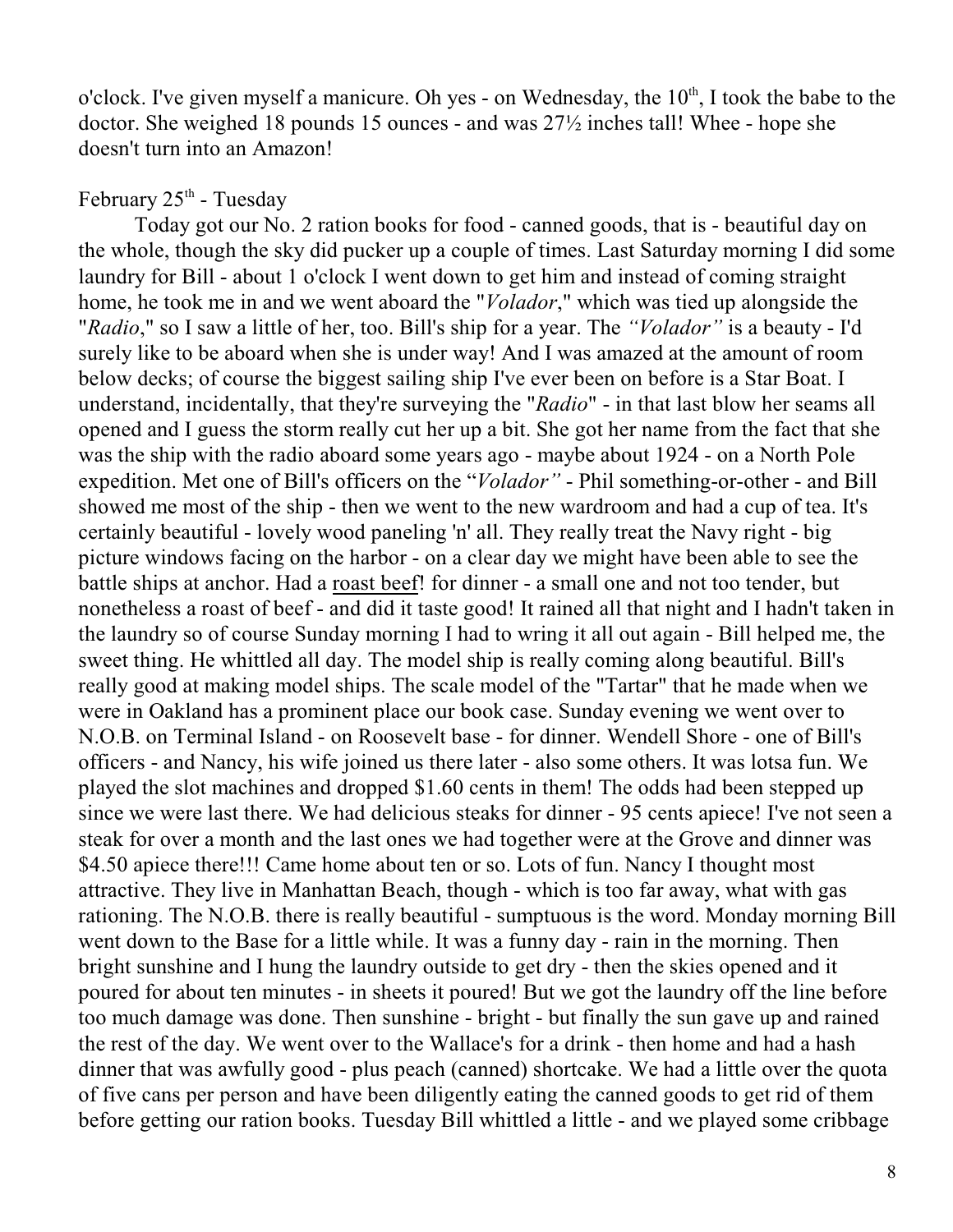over a beer - then lunch and Bill bought a book and some plotting sheets downtown and then to the Base. The *Volador* got an extra day in but it didn't do us much good because Bill took the "dooty" the last night. Rain. He phoned me a couple of times - Gee, I love him. Wednesday morning at 6:30 he phoned again - just before they sailed. That was only yesterday morning and yet it seems as if he'd already been gone at least a week! Worked cross word puzzles most of yesterday. Catherine phoned this morning from Indio. She may come up with Kenneth<sup>12</sup> this weekend - hope so. Hoping Mother can come out for a week or so, too. It gets kinda lonesome when Bill's out. In fact it's erful! But can't crab. It could be an awful lot worse. Helen W. watched the babe for me while I went to the Ration Board. We had some tea when I got home. The babe has cut a tooth! It is barely through the skin - you can feel it more than see it. Fun.

## March  $3<sup>rd</sup>$ , 1943 - Wednesday -

Just phoned Mother to wish her a happy birthday. The last week has certainly dragged - Goshamighty fishhooks. It seems at least six weeks ago that Bill went out instead of a week ago this morning. Spoke to Dad for a minute - he says he's planning to be in the East ten or twelve weeks - plans to be back sometime in June. Wish he could come by this way on his way east, but he's driving - taking the blue car to leave on the farm in Nebraska. Just imagine - what fun to be able to drive 2000 miles these days! Have been doing lots of crossword puzzles in the book Willie bought me when he was in. Friday Helen W. and I worked in the garden a bit. It was beautifully sunny, though the wind was chilly. Mrs. Bowlin - the Lieut. Commander's wife - came over and we had tea - and fancy serving - plus cinnamon toast. Saturday I did some washing in the morning. I expected Catherine all day. When I talk to mother just now she said that Catherine had tried to get me all day that day. Don't understand it - she couldn't have been calling the right number. I'm so sorry, 'cause I'd been hoping to see her. Oh yes, on Friday Helen and John had a drink with me. Sunday did little - cross word puzzles & knitting. Monday same. We have a new neighbor - Sylvia Sandler - her husband is an ensign at the Base. Now we've an ensign, a Lieut.(j.g.) -Bill - a Lieut. - John W. and a Lieut. Commander here in the courts - over half of the people in the courts are Navy - because there's an enlisted man and his wife here too. Tuesday, yesterday, I went shopping and gave Helen and Sylvia a lift downtown. Little else happened. Today it's been raining all day - hard. I went down to the hospital to get Helen W. when she got off 'cause it was teeming and I hated to think of her walking 15 blocks in that muck. She came in and had some tea with me. Little else goes on. But I got a small piece of beef this afternoon! Had half of it for dinner tonight - good. Golly, the babe is adorable - more so all the time. Mother's coming up Monday. She'll be positively enchanted with her

# Mar.  $6<sup>th</sup>$ , 1943 - Saturday

That precious adorable baby - Gosh she's so cute I can hardly leave her alone.

 $12$  Kenneth Peck, Bill and Patsy's beloved stepfather.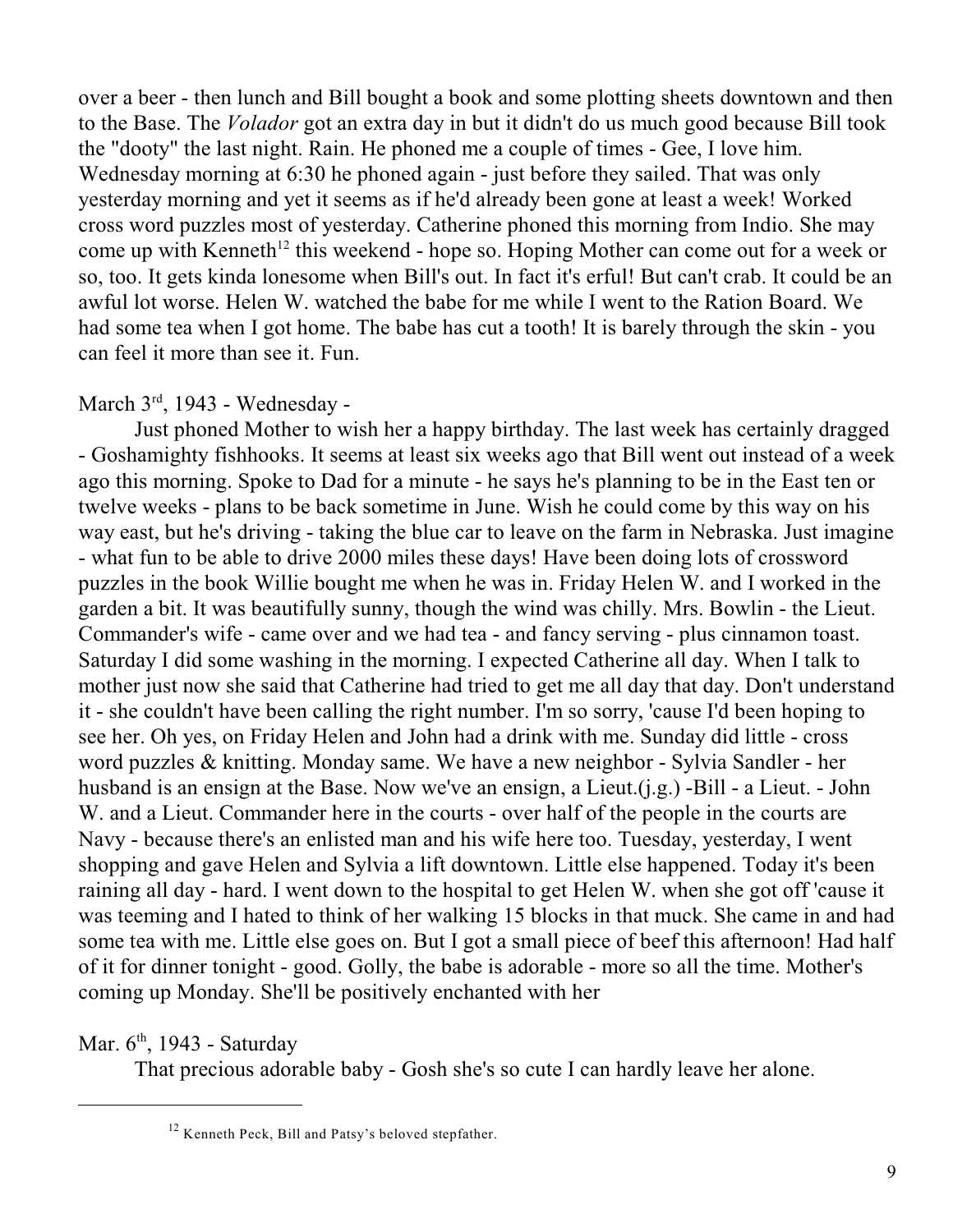Chuckling and giggling and having so much fun. I just bedded her down for the night - I hope. Mother phoned this evening - saying Dad's plans have been changed. The State Department wants him to go to Washington immediately - so he'll be leaving by train Monday night if he can get reservations - instead of driving to Nebraska as originally planned. Wonder what the State Department wants? So Mother won't be up until Tuesday if she can make it that soon - it all depends on when Dad leaves. Cleaned up the house today spic 'n' span. Yesterday the painter came and painted the kitchen table. Looks great. And that got me started! I cleaned the kitchen within an inch of its life and even waxed the floor! Waxed the traffic spots in the other rooms, too. Sylvia Sandler came over about 3 and stayed until 6. Wow! I guess she's awfully lonesome, though. She was talking of going back to Baltimore within a month if she doesn't start liking San Pedro better. Hell's bells, though she's here with her husband. What more does she want? I can't understand babes like that. Did little Thursday, as I remember. Oh yes - Helen came over and we mended things and listened to Tchaikowsky's Fifth symphony and Gershwin's concerto in F on the photograph. She brought some salad and I rustled up the rest of the meal. 'Twas fun! I'm sorry Mother's not coming Monday - Ratz!

#### March  $16<sup>th</sup>$ , 1943 - Tuesday -

Last Sunday Elaine McCrory came over from Long Beach about 4 o'clock and we gabbed. The Wallace's dropped in about 6:30 and we had a couple of drinks. Then Elaine and I had a meager dinner of spaghetti and salad. Then she left about 10:00. Monday Willie got home - I was so pleased. I'd not expected him 'til Saturday. Tuesday we had dinner with the Wallace's. Wednesday we just foodled around, as I remember - and thoroughly enjoyed doing that. Thursday Bill had the "dooty"and he got home Friday about 2 - and about 3, the McCrory's picked us up and we went into Hollywood to a Dinah Shore broadcast at 5. From there we went across the street to the Tropico where we had a couple of drinks - then out to The Copper Room. Bob gave us a round on the house because it was our 1 ½ anniversary of our marriage and also our being in the Navy - and Mac had just made been made full Lieut. and their eight-month-iversary was several days later. We had steaks - boy were they good and only \$1.10 apiece! George Hoage dropped in to see us (we'd called his house and talked to Betty) and showed us how to play darts - I won, too! Then to The Copa de Oro room at the Beverly Wilshire where a couple of soldiers allowed as how I was Ann Sheridan! And then to the Beverly Hills Tropics, where we stayed until about 11:30 - danced and had much fun. Then to a drive-in - where we had some sandwiches - then home. Saturday we did little during the morning - went to Manhattan Beach about 1:30 that afternoon to see the Shores - Wendell is one of Bill's officers on the Volador. Skeets, Wendell's son by a former marriage was there - certainly an attractive kid - 12 or 13, but with more presence and poise than many and adult. We walked up the beach - Nancy and Zo and I - while the boys braved the breakers - they didn't much, though. It was chilly. I paddled in the water *mit* shoes and socks, - after a dash to get some water in my beer glass (empty) to throw at Bill after he squirted me! Then we flopped about - played poker - no money - just chips and Skeets and I were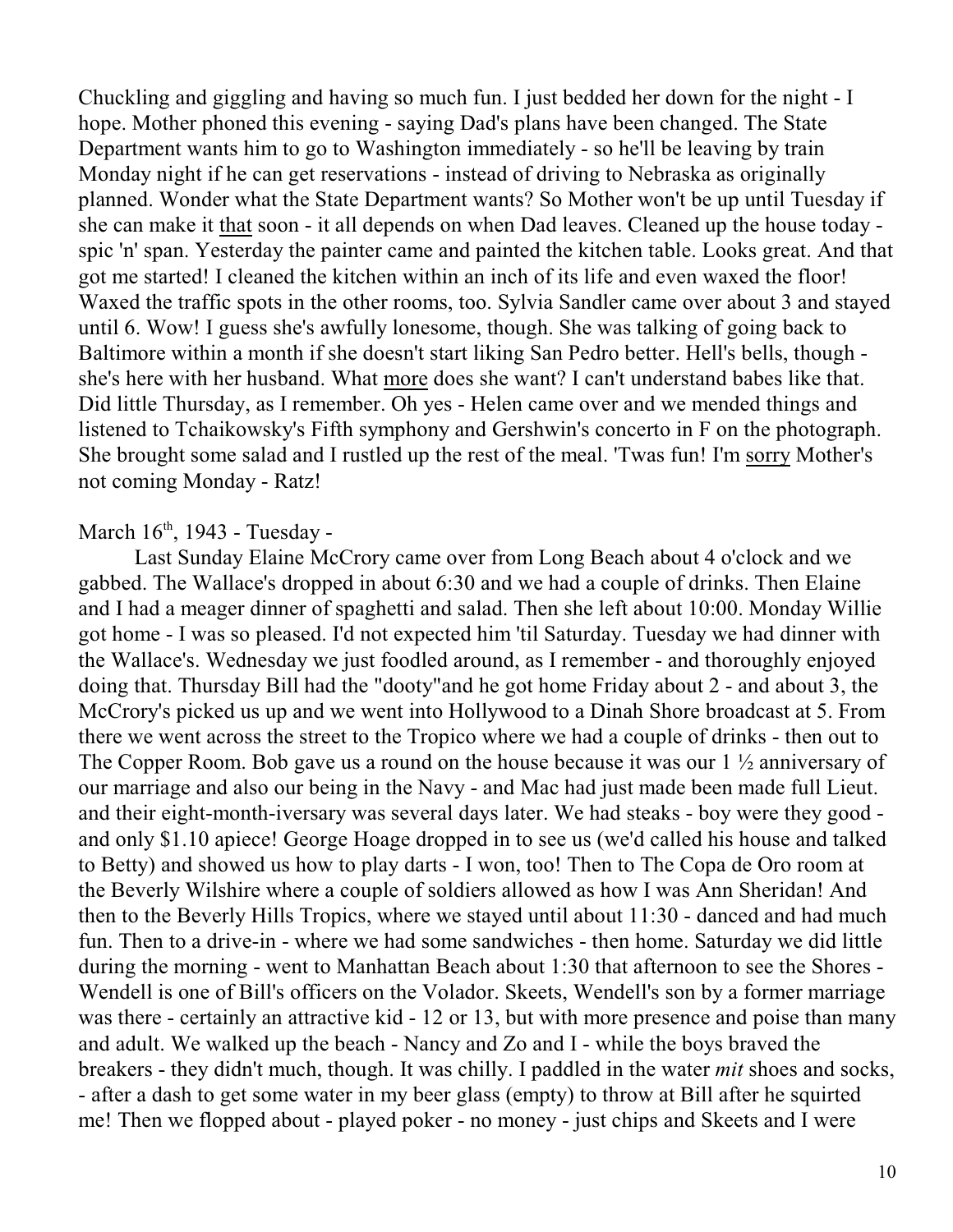high - with 105 and 95 chips respectively. Dinner and home about 10. Offshore patrol was disbanded Friday so they're just standing by now. Sunday we foodled and yesterday Bill went down to the base about 8:30. He had the dooty last night too. Mother arrived about 5 p.m.. Vi Engel had dropped in for a few minutes. Fun to see Mom. We did cross word puzzles and gabbed. Mother, as I knew she would be, is completely enchanted with Jill she's getting so responsive and cute. Willie phoned me a couple of times last night and once this morning. I did some laundry and made two batches of blanc mange - one chocolate and one the vanilla. Mother likes chocolate and Bill can eat a whole recipe of vanilla by himself. Mother and Helen W. and I were sitting outside about 2 - beautiful day - when air raid sirens began to howl - nothing happened, though - and the radio stations didn't go off the air - then a little later the all-clear sounded. They must have been just testing. Am expecting Willie home at any time now - wish he'd come right now. I sure do miss him.

## March  $24<sup>th</sup>$ , 1943 - Wednesday

Last Tuesday's air raid alarm was a real one - red alert - it seems there was a fleet of 20 unidentified bombers headed this way - but it turned out all right. That night Bill and I dropped over to see Ben Bryant - had a couple of drinks and came home shortly. Yesterday Bill had the dooty again. Thursday Willie brought home some beautifool roses. They were for my birthday the next day. Also he brought me a Monopoly board - we played it for a while. Helen came over and we had fun playing Monopoly. A present from Catherine and Grammy - The cutest skirt and blouse. Mother cut my hair and I washed it and got all dressed up. Bill's now going to be on the *Thorsgell*, a Norwegian killer boat. That night we saw Bob Hope and Dot Lamour in "They Got Me Covered" - OK. Friday morning I took him down to the base expecting him not to be home for at least several days - but he phoned me almost as soon as I got home - the ship was out so he was home all day. But I got him at the Base - then we took the car down to C. Thomas and had new spark plugs put in. Did a little shopping and got some Schick injector blades - which we hadn't been able to get for a long time - good enough. That afternoon Bill and I went out to the Police Target Practice Range. We had lotsa fun. Wendell Shore dropped in that evening for a drink and we'd already asked the Wallace's - was nice. Saturday morning Mom left at the crack of dawn - she wouldn't let us get up at 5:30 to take her down to the station as she found she was able to get a taxi after all. Bill went down to the Base about the middle of the morning. The ship had come in. So Bill had the duty that evening and came home for only a while shortly after luncheon. A wedding present came that afternoon - imagine! After all this time! A lovely serving spoon from the David Winton's in Minneapolis. Sunday morning Bill got home about ten o'clock. Had much fun all day reading the funnies and just being together - wonderful. Monday Bill was at the Base all day and Tuesday the same. Tuesday, yesterday, the babe was 8 months old. This morning Bill went out on the *Thorsgell* - expect him back Sunday or Monday or so. Took the baby to the doctor - she's now 20 pounds and 9 ounces. And she's 28 3/4 inches tall! What an Amazon. Little else today - Helen came in for some root beer this afternoon - it certainly tasted good. I'd gotten it while shopping a little while before. Gee I miss my darling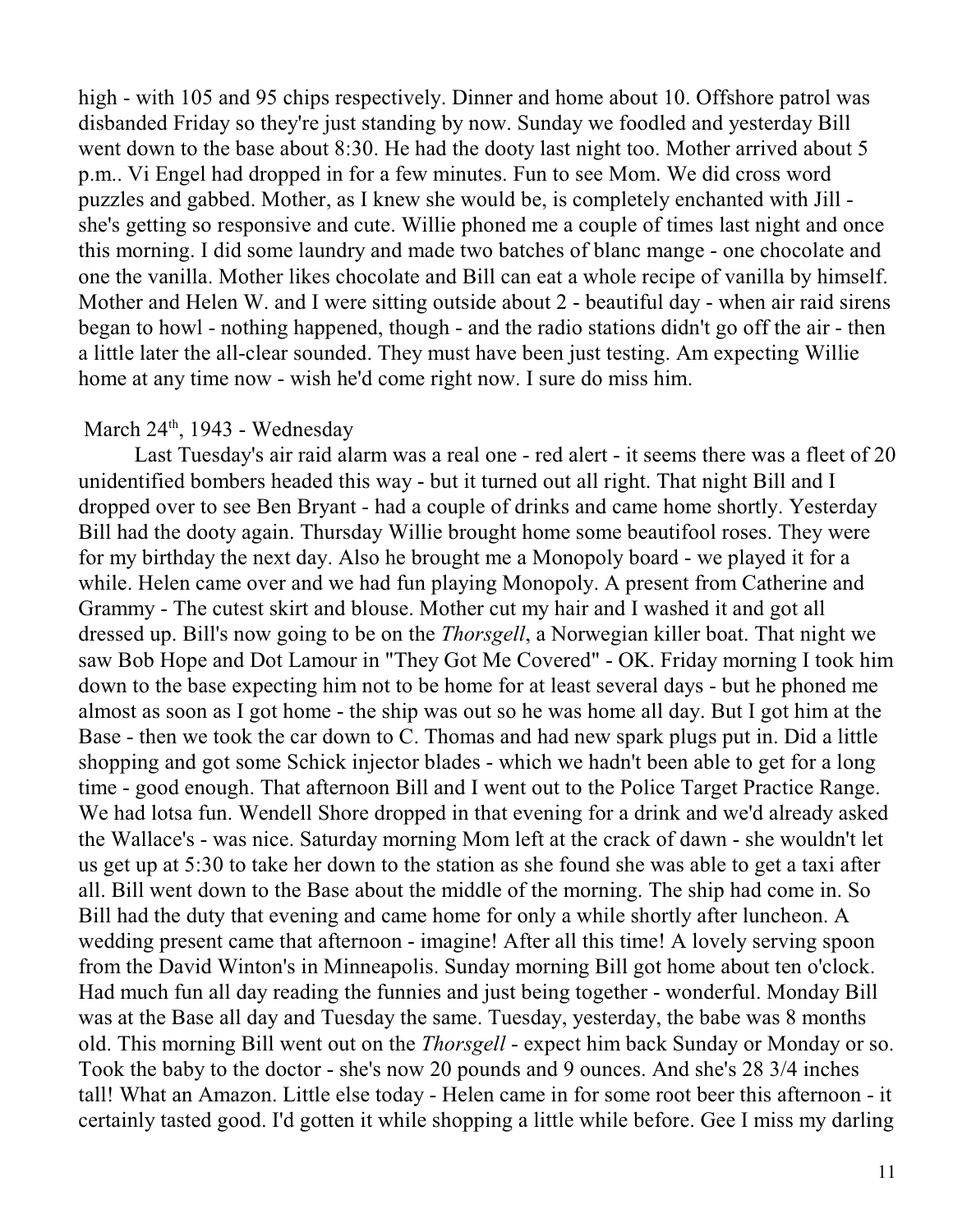Willie. Wish Mom were here now.

April  $2<sup>nd</sup>$ , 1943 - Friday

Don't remember what happened last Thursday, the 25th - apparently not much. On Friday I picked Helen up at the hospital and met little Mrs. Kirkpatrick, who has just had a baby and whom Helen and another Nurse's Aide, Mrs. Robb, and I are going to help out a little when she comes home from the hospital. Was able to get a small ham hock on the way home, too. Kenneth had phoned from Pasadena that Cath and Aunt Mary Harmon were arriving that afternoon and they wanted me to go to the "Blackout of '43" with them - but I couldn't make it. Didn't want to have to come home late at night with the midnight San Pedro element around the station down there - the knifing zoot-suiters, etc. Saturday morning phoned Catherine and tried to get them to stay over but they couldn't. Worked hard all day the laundry, ironing, cleaning house, polishing silver, etc. Bill phoned that evening. They'd gotten in ahead of schedule, but he had the duty that night, so didn't see him until Saturday morning. We foodled around, read the funny papers, had a beer and played some cribbage lunch, then Dad arrived. He'd just gotten back from Washington -is going to Nebraska the end of this week - has probably left by now. We had a couple of drinks - then an early dinner and took Dad down to the station to catch his train. It was surely fun seeing him. Wish he could stay longer. Played a little cribbage and went to bed soon after Jill's eight o'clock feeding. Monday Bill dropped me at Mrs. Kirkpatrick's about 8:45 on his way to the Base and I bathed her baby, washed didies and generally helped clean up a bit for her. It was fun. Bill picked me up a little before 11 - then home. Lunch and took a nap. Bill went down to the base again about 4 to take the duty for Ross Nelson (one of the officers on the Thorsgell) whose wife had had a bad bicycling accident the day before. When he got home Tuesday about 11:30 we sat on Helen W.'s steps in the sun and drank beer for an hour and half - much fun. Then lunch and Bill and I went up to the clubhouse near Abalone Cove and lay in the sand for an hour or so. The storm washed out all the beach that had been there. Quite a nice one, too. Then home and a nice shower and I got dressed and fixed up while Bill napped. Then we took Helen over to NOB and met John and we had some drinks and dinner and had lots of fun. Home about ten after missing the last ferry back. John and Helen just made it. Wednesday we got up at 6:15 - breakfast in a hurry and I took Bill down to the Base. Got there a little after 7. He went out that day. Home and laundry and washed the car and did lots of things - beautiful day. Went over to the Wallace's for a Vodka Collins that evening. Quite good. Thursday, yesterday, Helen and I sat out in the sun for a couple of hours and got a nice sunburn - not too much - just right. Helen came over later and we had a rum collins. John was on a stag party last night. Mrs. Webber was acting up and we got ahold of Mrs. Hards and got the lowdown later that afternoon. I did an ironing last night and several other things. This morning picked flowers, cleaned house, put on some baked beans and a lot of other small items - am expecting Bill home this afternoon, I hope I hope. Now am going out for a sunbath with Helen W.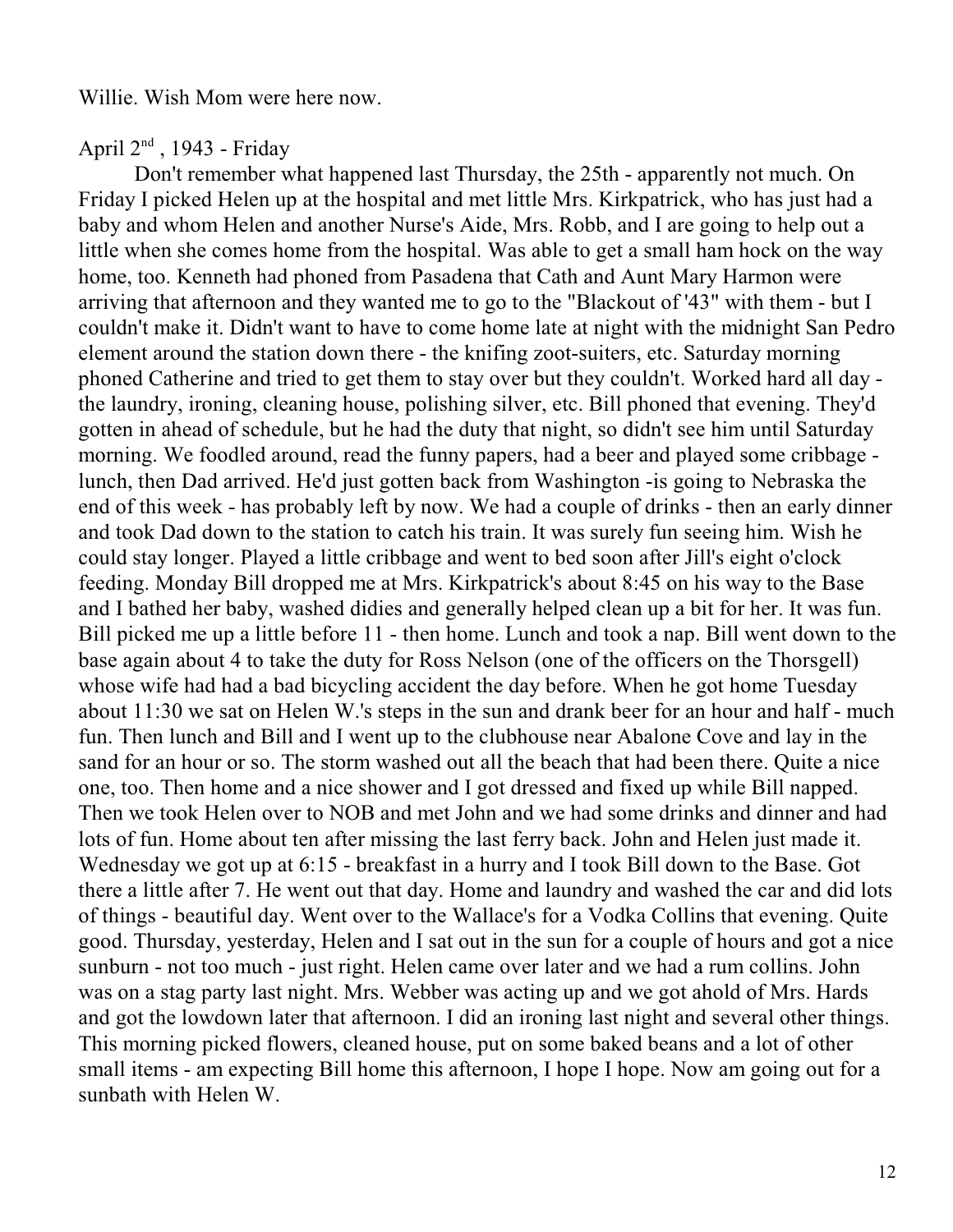April  $10^{th}$ , 1943 - Saturday

Willie did not get in on the 2nd a week ago yesterday, but phoned me Saturday afternoon to come down for him. Surely was great. On the way home we stopped at the market - got a beautiful leg of lamb - 430 points -  $4\frac{1}{2}$  pounds. Had baked beans for dinner. Sunday Bill had a cold - so kept him in bed all day. Read to him and brought him his meals on a tray and played nurse. Monday he went down to the Base for a little while. Then came back and to bed. When I learned that the ship was to go out Tuesday at 8 a.m., I convinced him he shouldn't go out if he could help it - Having a bad cold and standing watches and getting wet, etc.. So he went down to sick bay and got put on the sick list and sent home to bed. Tuesday I kept him in bed all day and Wednesday he was lots better. Got taken off sick list and we drove over to Claremont to see Pat. Oh yes, Tuesday night I went to a movie with Helen W. Didn't want to go at all - but she was a little worried about coming home by herself on the bus. John had the duty that night and she had to go more or less - because they wanted Red Cross uniforms for the Red Cross drive. Saw "Hello Frisco, Hello" - Alice Faye and John Payne and Jack Oakie. Enjoyed it - Technicolor. Anyway Wednesday we left about noon - had sandwiches in the car. Saw Pat at Scripps and took her over to Webb School for a while. Had much fun. That's really a wonderful school - cozy and really beautiful - Mr. and Mrs. Webb and one of their sons, Bill, took me all around the place. Bill looked around mostly by himself - he went there for about four years. We couldn't shake the others, so I did the honors by going with them. Left about 4:30. Took Pat back to school - had some hot chocolate at Wilson's and stopped at Gram's, hoping for a free dinner too - but she was still down in the Valley, so drove on and Bill surprised me by taking me to dinner at Olvera Street. It was lotsa fun. Got home about 9:30. Thursday we foodled about. Bill did some whittlin' in the morning - Helen came over about noon and we had some beer. Then lunch about 1:30 or so and about 3 Georgia<sup>13</sup> and Parky arrived. Georgia is going to have a baby in August. I'm so pleased. Kenny has left for overseas. They left about 5:30. It was much fun seeing them. I hadn't seen Georgia for about a year and Bill hadn't seen her since the day we were married - Sept. 12, 1941 Wayne, Illinois - and had a reception at her house. We had our leg o' lamb that night - Golly was it good! Friday Bill was at the Base from about 9 until 4. I did a laundry for the baby and stuff. She's started the cutest trick - a sort of growling - so amusing. And stands up in the crib - on her toes - not on her feet as they should be - and is so tickled with herself. Golly she's adorable. Started training her in civilized ways March 25th. She got a very slight case of the sniffles from Bill - so light that I'm not even sure she had them. Last night we had the Wallace's over for baked beans and corn bread. Good, too. Then we played poker, followed by Black Jack - until about 10:15. It was lotsa fun. Bill went down to the Base about 8:30 this morning - has the duty today and tonight. I did the laundry, changed the bed and cleaned the shower curtain. Golly, it was a windy morning! Letter from

<sup>&</sup>lt;sup>13</sup> Georgia Clifford Hess; she and her husband hosted Helen and Bill's wedding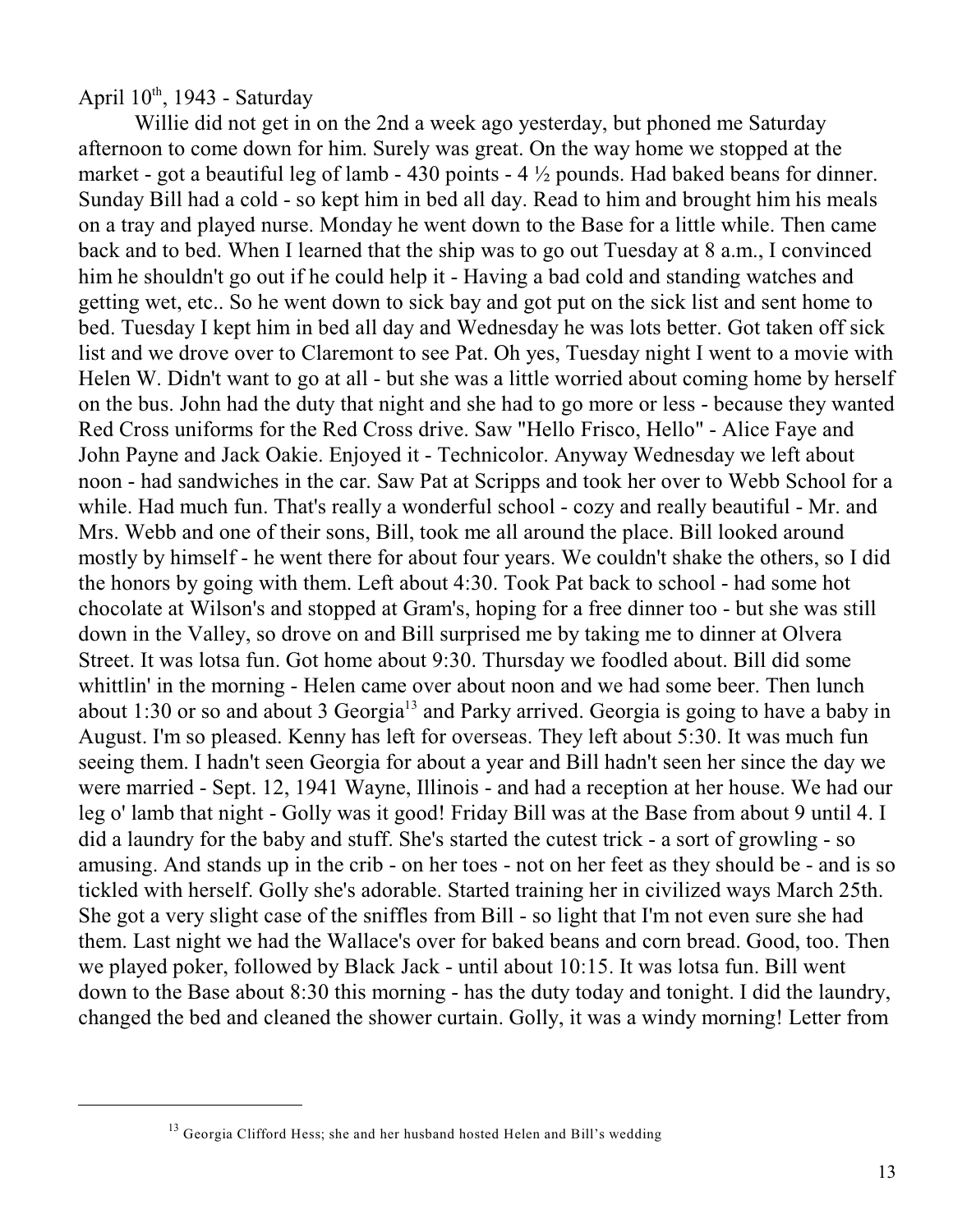Mother - Jerry is in the Army now. His whole class at N.M.M.I.<sup>14</sup> enlisted in a body - they had to before going to Fort Riley this summer for more training. Golly, it seems funny for Jerry to be in the Army - he's so young - though he's 20, after all - but a young 20. Bill phoned me just now. Its 6:15. He 'lows as how he's going to bed practically immejately. Goot. Had the babe down on a blanket on the rug this afternoon. She loves it. Crawls all over the place. Now must fold up the clean laundry and do some general house cleaning. Slept about an hour this afternoon. Also worked a crossword puzzle. Helen W. came over for a little while before John got home.

## April  $20<sup>th</sup>$ , 1943 - Tuesday

Let see, a week ago, Sunday as I remember, Bill got home about 10 o'clock in the morning. We had a wonderful time just a-foodlin' around all day, reading funnies and stuff. That night Mother phoned about nine o'clock that she was driving up to stay with Catherine and Kenneth - and they'd be down Wednesday. Expected Willie in Wednesday. But as it turned out he got in Thursday and Cath and Grammy came down that day instead. Monday I got my sweetie down to base before  $7$  - he went out that morning. It was our year and  $7/12<sup>th</sup>$ anniversary. Did quite a lot of things that day, including writing some letters. Red alert that night - or Thursday night - I don't recall which, but nothing came of it. Did lots Tuesday getting things slicked up and ready for Bill on Wednesday. Mother came down Wednesday A.m. Here about 10:30. Fun to see her. She was so intrigued with the babe - she'd grown up so much just in the previous couple of weeks - standing up, etc. And course that little growling of hers is the most amoozin', cutest thing! Bill didn't get in Wednesday as scheduled. I had my hair in pigtails, Mother and I read aloud 'n' stuff 'n' gabbed. Thursday about 10:30 Catherine and Gram arrived. Much fun - they liked my pigtails - which Bill emphatically did not, when I went down to get him about 12:30! Bill napped a couple of hours that afternoon. I got about a half hours sleep, then went out and played bridge with Mom, Cath and Gram for a while. About 5:30 we all went into town. Met Kenneth at the Turnabout Theatre where we picked up tickets to that night show. Had a couple of drinks and dinner at Richlor - good place, lots of fun. Gabbed with Kenneth about farms, etc. Then to the theater - it was awfully good - the Yale Puppeteers and "Noah's Ark" - and a revue that was highly amoozin' - Elsa Lanchester is the star. Thoroughly enjoyable. They dropped us at the P.E. Station and we got home about 1:30. Friday Bill had the duty. Saturday he got home about noon with the news that the first four on the list for Sub-Chaser School have already gone - and he's  $6<sup>th</sup>$  on the list. (Thud went my heart). We went down to the rationing board after lunch and applied for gas to drive to Ojai if Bill gets some leave before he goes. When we got back we had a quick one with the Wallace's before they went into town. They were going to Oceanside for a couple of weeks Communications School, and we thought we might not see them again before we left. That night we had dinner downtown and saw "Something To Shout About"- Janet Blair, Don Ameche & Jack Oakie - amoozin' but

<sup>&</sup>lt;sup>14</sup> New Mexico Military Institute.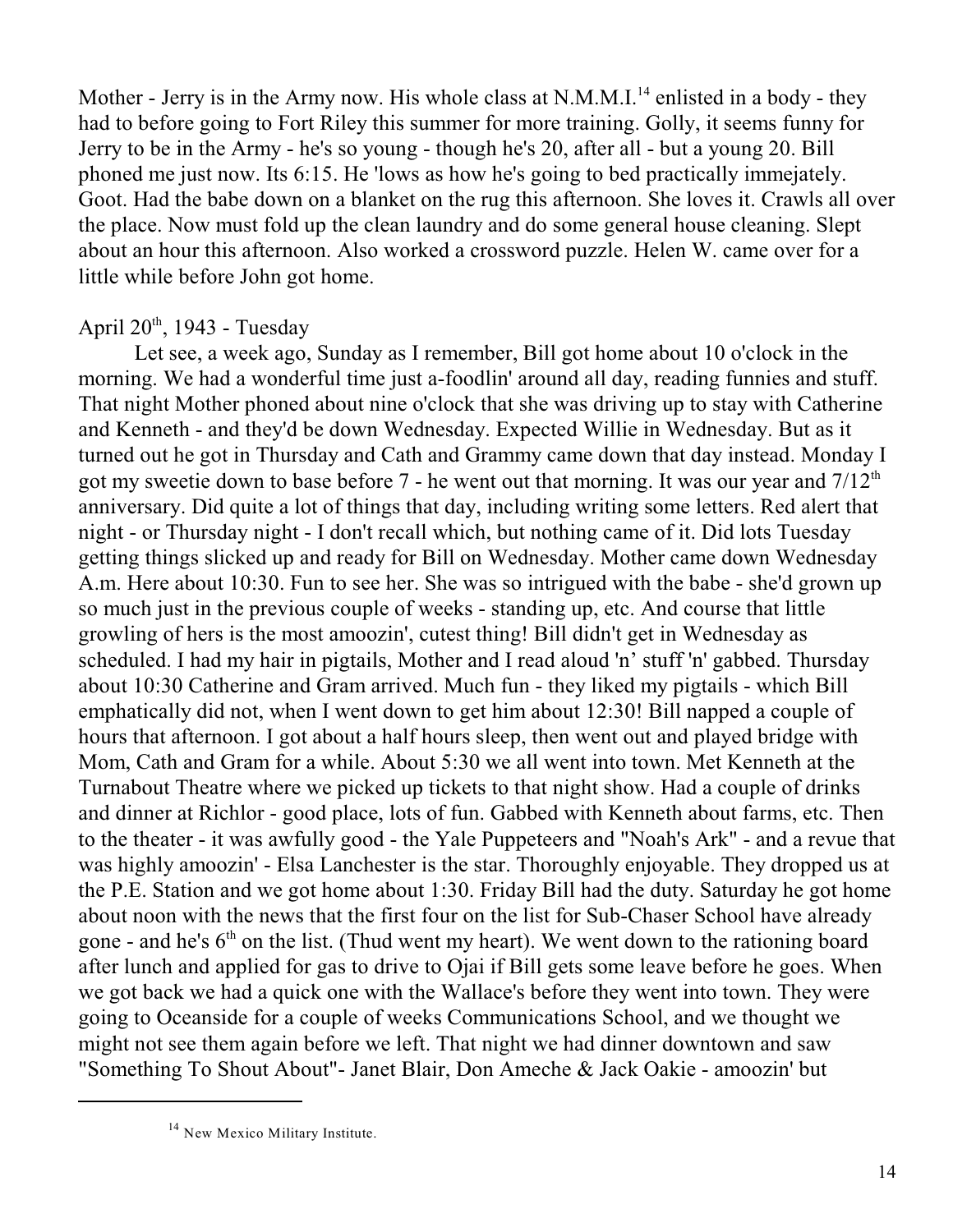nothing to shout about. Sunday we fried up the chicken and took it up to Redondo Beach to the Nelsons - Ross and Mid. Lots of fun - gabbed, drank beer and ate and played four handed cribbage - fun - cloudy though, until about 4:30, so no sunning or swimming. Got home about 6:45. A little dinner and bed early. Monday, yesterday, took Bill down to the base before 7 - did the laundry and lots of things that day. Took Jill to Dr. Saffro for her 2nd diphtheria shot - also to the photographers for her picture. Packed up stamps, etc., preparatory to leaving here - how I'll hate to leave! This morning bright 'n' early I got the curse! Ratz! Two days overdue and I was really beginning to think maybe we'd made another baby. Worked hard all day. Laundry again, washed my hair, and cleaned house from top to bottom, had dinner with Helen (John had the duty), came back and did an ironing. Mother phoned and will come up and take care of the baby if Bill gets leave. Golly, the baby's adorable. She's all over the crib at once practically - gets up all by herself and stands in the crib - holding onto the rail, of course. And so cute. And Gee I miss my wonderful darling hubby. How I wish this war were over and we were on the farm, together and working together and with each other all the time. Sigh. I love that guy. Golly the baby's adorable she's all over the crib at once practically; gets up all by herself and stands in the crib, holding on to the rail, of course. So cute. Gee I miss my hubby; how I wish this war were over and we were on the farm, together and working together and with each other all the time. Sigh.

#### April  $25<sup>th</sup>$ , 1943 - Easter Sunday

I learned yesterday that Easter is the first Sunday after the first full moon after the Vernal Equinox, March  $21^{st}$  - and April  $25^{th}$  is the latest date that Easter can fall on and that it won't be that late again until 2006 A.D! Last Wednesday, April  $21<sup>st</sup>$ , Willie phoned me about 4:45 - we did a little shopping and got home about 5:30. Had a couple of beers, played cribbage - then dinner, which was mainly a  $3\frac{3}{4}$  pound of  $1\frac{1}{2}$  inch 30 point steak! We have so many points that I give away stuff all the time - everything except gas! Thursday Bill had the duty - so after a breakfast of waffles and bacon and Coachella grapefruit, left Bill at the Base by 9 o'clock. That night Helen had dinner with me. Doctor Saffro dropped in for the dates Mother brought up for him. Bill phoned me twice and Mother also phoned. Friday Bill phoned me at 7a.m.. He went out shortly afterward. Won't begin until Monday or Tuesday probably Tuesday. Only one evening in - Gratz!! That afternoon I started to clean the Venetian blinds and worked steadily until a quarter to nine at night - but they're certainly beautiful now - as good as the day they were made - and as pristinely beautiful. Saturday I took Lâna to the doctor for her smallpox inoculation, did a little shopping, and picked up the gas coupons for the trip to Ojai - if we get leave. Washed the windows, hosed off the screens and cleaned the woodwork. Then I cleaned the kitchen walls, top to bottom !! Mrs. Bowlin, the sweet thing, gave me a pink Easter bunny for the baby today. Last night about 9 the phone rang - and it was Willie! So nice to talk with my sweetie. The ship was in Santa Barbara for the night. Mrs. Hards tells me today that there was a coast-long alert yesterday and everyone was standing by 'most all day. Today have been cleaning up things in general. The baby is learning to ease herself down from a standing position - instead of just ker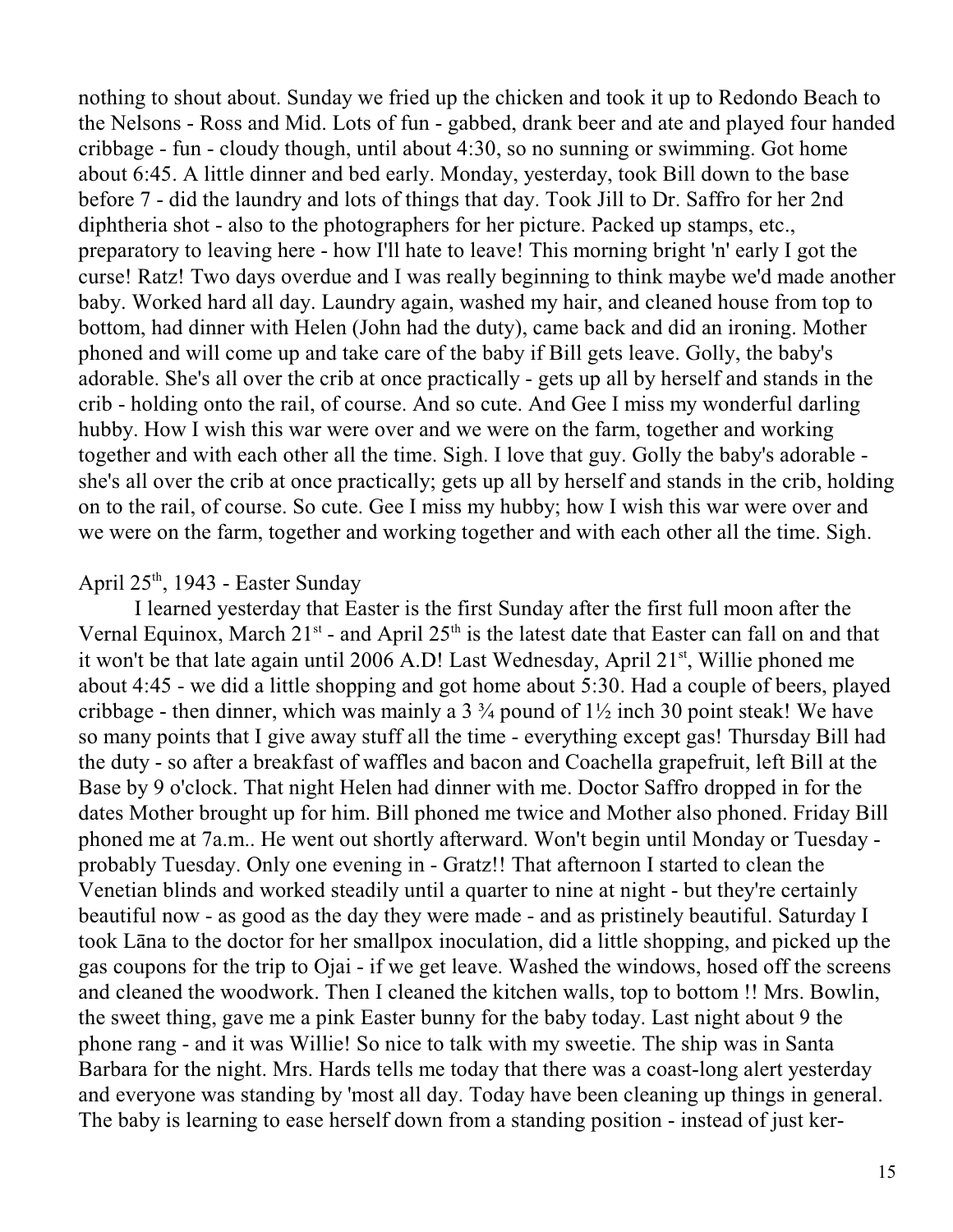plunking as she has been up to now. Washed some of her things and did a small laundry which, incidentally, probably won't get much dryer this afternoon - it being a quarter to 6 so I guess I'll take it down.

## May  $1<sup>st</sup>$ , 1943 - Saturday

Last Monday did a lot of work, washed my hair, vacuumed and dusted the house, etc. Tuesday Willie got in about 2 o'clock - it was sure wonderful to have him home. Catherine and Pat arrived about 3:30. Had tongue for dinner - it was surely good. They brought it. They spent the night with us. It was fun to see them. They had been going to go to San Francisco that morning but turned in their reservations to come see Bill since he might be leaving. Wednesday John gave Bill a lift down to the Base a little before 9. Catherine and Pat left about 10:15. I went downtown with them and we picked up the rest of the baby's pictures and ordered some more - they dropped me at home again - soon after that Bill 'phoned for me to go down to get him. It seems he only thought he had the duty that day. He whipped over right away and took his physical for lighter-than-air school. It's the same exam given to Navy plane pilots. And he passed it 100%! He'd been taking 80,000 units of vitamin A daily to get his eyes in shape. Had a beer and foodled about - dinner and cribbage. Gee I love my sweetie. We phoned Catherine to tell her the result of Bill's physical, but she wasn't in. She phoned back the next morning, Thursday a.m. I took Bill down to the Base by 7. He went down to San Diego (i.e. the *Thorsgell* did) for 3 days at gunnery school. Expects to be home Monday. Had a sunbath with Helen Wallace. Phoned Mother that night re coming up Monday. Bill expects to get a week's leave starting Monday - unless orders come through first to cancel it. We plan to go up to Ojai and take a lot of stuff up to leave - most of it for the duration, probably. Golly, the house will look so bare without our book case, coffee table, books, etc. We also plan to look around at farms and use up the present two months quota of the Zephyr's gas. What fun! Yesterday, Friday, I did a laundry, took an hour's sunbath about noon with Helen W. and a short one by myself in the afternoon. Today I took a sunbath from about 11:00 to 12:30 - interrupted by ten minutes of heavy fog. This afternoon I packed silver and other things into eight big boxes. What a job. This morning Bill phoned me - the circuits were busy last night. Oh yes, last night I had I had a drink and dinner with the Wallace's - they asked me to go to the movies with them but I didn't 'cause I expected Willie to phone. Helen W. went into L.A. this morning to stay until Tuesday. Phoned Bill tonight at the Bunnell's in San Diego to remind him to wire Mr. Ford to have the Zephyr all set and ready to go. It was fun to talk to Jim Bunnell. I'd like to have been down there with Willie.

# May  $2<sup>nd</sup>$ , 1943 -Sunday

Did lots today, whipping about the place, cleaning things up and getting ready for Willie to come home tomorrow. The baby is sitting up without any support now - doesn't have to hold on to the crib bars at all anymore. She's certainly loves her bath - splashes all over the place and giggles - such fun. Rather warm today. Roosevelt's speech tonight to the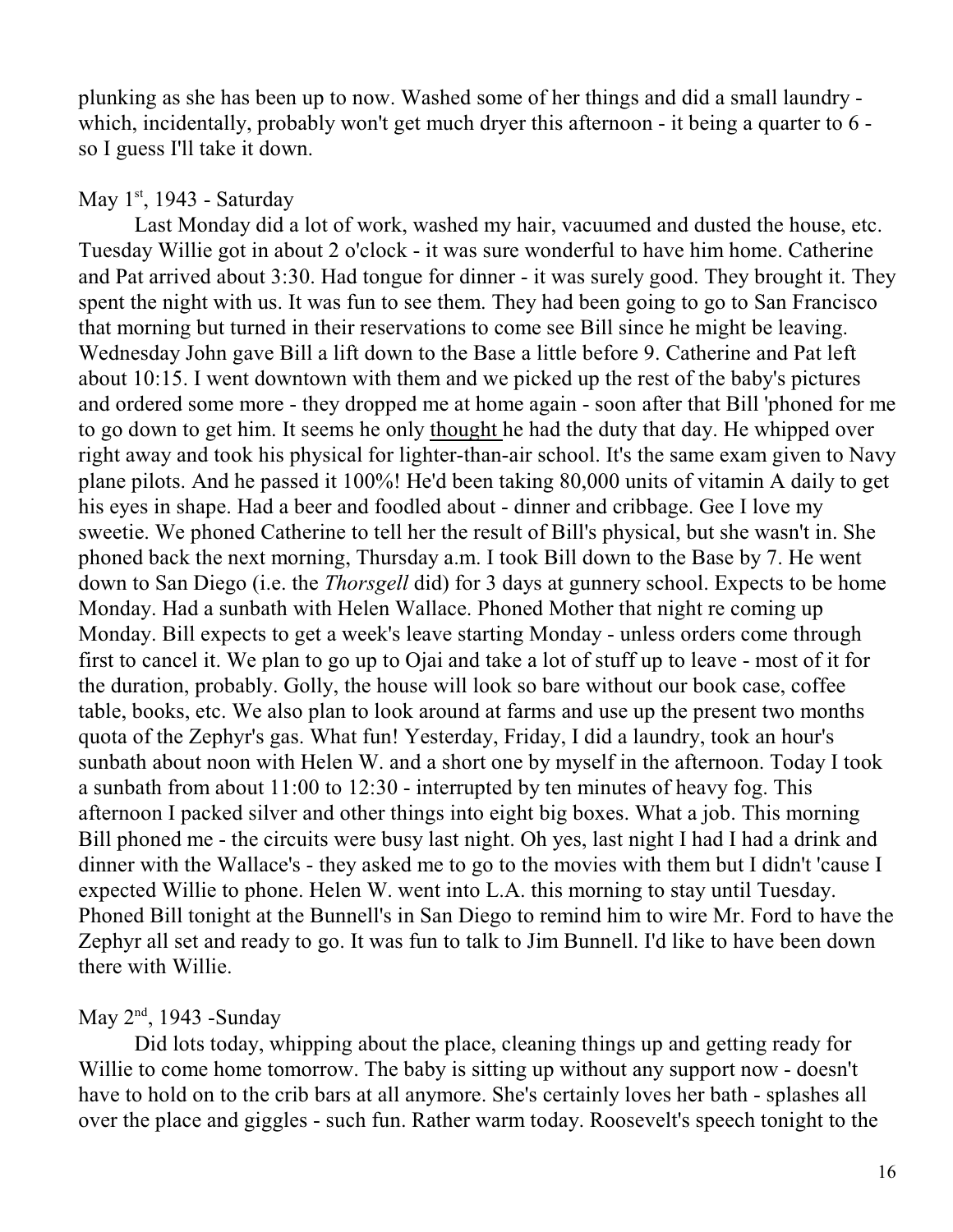coal miners was very good. Should have a decided effect and send them back to work tomorrow instead of Tuesday. Hope orders don't come through tomorrow to cancel our leave!!!

## May  $21^{st}$ , 1943 - , Friday

On Monday, May 3rd, Bill got home about 10:30. We packed things up - Mother arrived about 2 o'clock - we left almost immediately for Ojai. Stopped at Robinson's on the way and Willie bought me the most yummy new bathing suit and a powder blue and coral dress - all his own idea. Sweet darling! We arrived in Ojai about 9:30. Turned in immediately. Tuesday we foodled around during the morning, unpacking the car and getting things stored away in the house. About 1 p.m. got the Zephyr - Mr. Ford had gotten it serviced, etc. Ambled around Ojai and ran into Mr. Cole at his place. Most amusing old foof. Between the three of us we all but killed a quart of Bourbon. Then we went over to meet his wife - the former Mrs. Merrill. Had a glass of sherry there! Home, dinner, fire - took a walk and had a game of tag - so I skinned my left knee beautifully. Fine thing. Wednesday we went up to Piedra Blanca - had a wunnerful time. Swam in the creek in our panties - fun. Found a horseshoe, spit through it, and threw it over our left shoulders for good luck. That afternoon we went over to see Mr. Pierpont - gabbed and he took us over to see the Gorham place - badly run down, but what possibilities it has! Then a coopla drinks back at the Pierponts - then home and dinner and bed immejately. Thursday we went over to Santa Barbara. Went to Chase Realty Co. and Mr. Saxe showed us around some farms. The Clevelands<sup>15</sup> hadn't returned yet so we went back to Ojai. Got there in time to grab a quick bite of dinner and dash back to the movies. Saw "The Major and the Minor" - Ginger Rogers and Ray Milland - quite amusing. Friday morning saw Dr. Drace - then over to Santa Barbara - went swimming at the Biltmore - fun. Then had a couple of beers and went to the Cleveland's for drinks and dinner - Dr. and Mrs. Eder and their children were there for a while. The Clevelands had just gotten back from Boston and were having the bedrooms painted so didn't ask us for the night - but the next a.m. when we started to pay our bill at the Biltmore, we found it had all been taken care of! Also that evening, out of the clear blue sky, Cynthia gave me the best looking white felt hat! Amazing people, those Clevelands. Met Dick after dinner at El Paseo with another boy, Bob Neuen-something - and with them were the 2 gals we'd seen that afternoon in the Coral Casino bar - having an argument with the bartender as he didn't think they were 21. Patsy Marsh and Sally Grey. It was lot of fun. Had a bite of supper and to bed about 1:30.

# May  $22<sup>nd</sup>$ , 1943 - Saturday

Foodled part of the next morning, which was Saturday, the 8th. Breakfast and got back to Ojai about 2 p.m. after spending some time looking through the museum of the county

<sup>&</sup>lt;sup>15</sup> Cynthia 'Cinnie' and Bruce Cleveland were long-time friends of the Luckings, and their son Dick was a boyhood friend of Dad, WAL Jr. WAL Sr was Cinnie's family lawyer.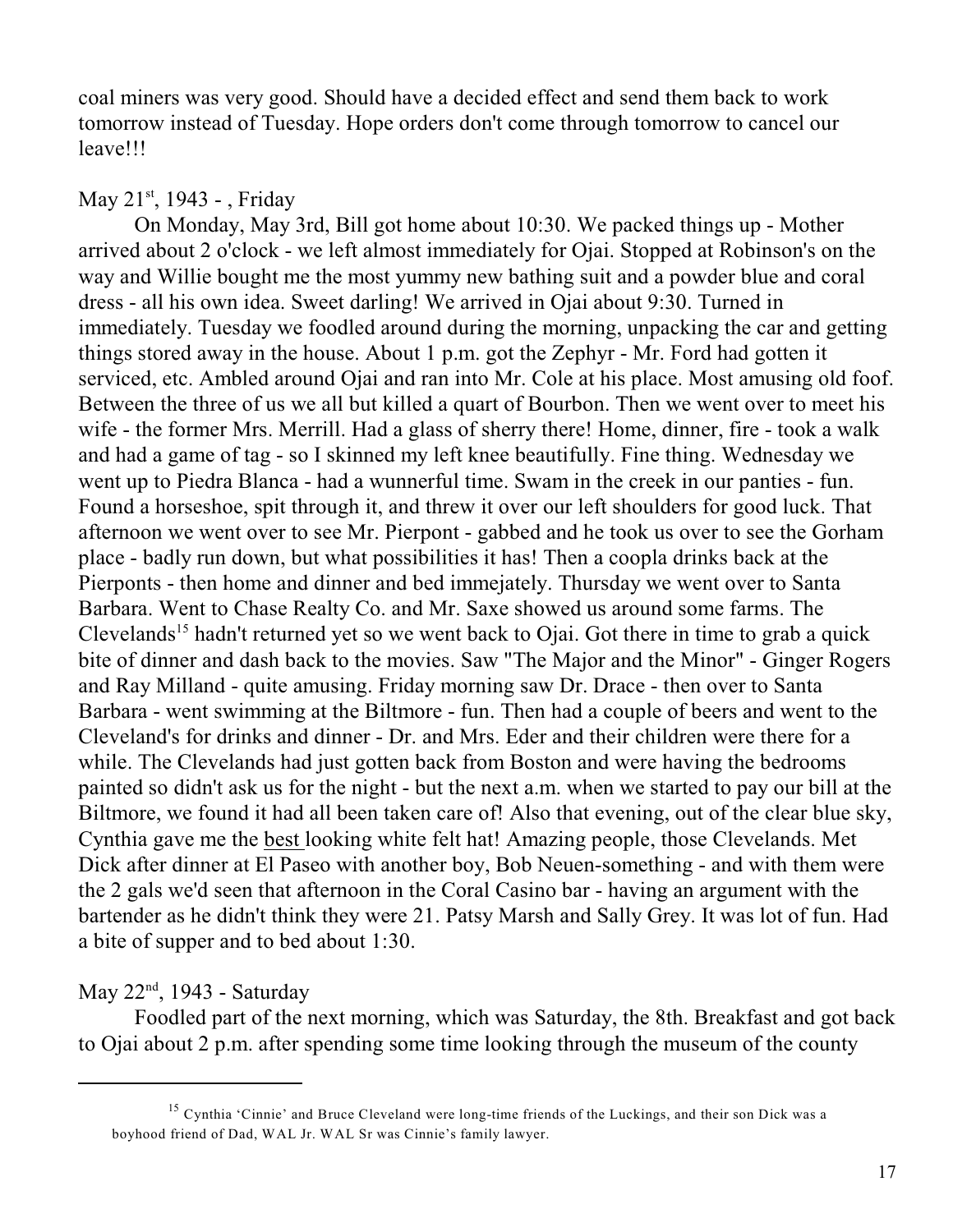courthouse in Ventura. Went to see Alfred Reimer and gabbed about farming and Ojai while he inoculated pigs. Then went over to the Gorham place and looked over another part of that. Then home and had steak for dinner - a beautiful piece that Mr. Houk saved especially for us. Sunday Mr. Pierpont dropped by about 8:30 or 9 and took us over to see a ranch reclaimed by Mr. Henjen (or something like that) - fascinating place. Then back to San Pedro. Arrived about 4. Bill's orders for Sub-Chaser's school had arrived that morning. Ah me. Monday Mother left very early in the morning. We packed all day - Lord what a day! Helen W. came over and we had some brandy after dinner. Tuesday morning we packed the car and left about 11. A nice drive down via Riverside. Arrived at Catherine's at 4:15. Made good time, for we took about 3/4 hour for our lunch and the baby's. Mother and Tavie came over for a while after dinner. Wednesday Bill and I unpacked the stuff at Mother's. In the afternoon played some threehanded bridge with Catherine. Then went over to the Hayes to get some tomato culls. Then back to Mother's for dinner, and Kenneth arrived home just as we were leaving - so we all went over in Catherine's little car! Amazing having cannot get off that early. Had leg of lamb. Boy!! Thursday morning did a washing and ironing for Bill at Mother's. Washed my hair. Took Mother back to Cath's that afternoon - about 4 - and she, Cath, Bill and I played bridge. Dinner there and she and Cath went to an airwatch meeting. Bill and I went into town to use up our 8 gas coupons which expired that night. Parked in the moonlight on the way back. Gee I love Willie. Home and in bed by 10 p.m.

Friday, the  $14<sup>th</sup>$ , Bill and I painted the priming coat on the porch windows for Catherine. Played bridge that afternoon - teaching, or rather, starting to teach Pat to play. That evening we all went on a picnic up at the foot of the hill - had roasted corn among other things and Cath and Pat played their guitars and we all sang. Such fun. It was Cath, Pat, Mother, Bill and I. Tavie couldn't come and Kenneth was too busy. Dad, of course is in Nebrasky. Saturday, Bill, Pat and I helped out on the bean packing. Foodled around after lunch. Some bridge with Pat. Little else. Bed early. Sunday we had the best lunch - dinner it was. Roast pork and potatoes cooked in the fat in the pressure cooker. Read the funnies after lunch - more bridge. Went on another picnic that night - near the ranch - Pat rode Lucky over. Monday Bill and I went into town to get his ticket, to get a check cashed, etc. I managed to get a beautiful baby beef sirloin for dinner - wonderful. In Coachella our steering wheel, which had been loose, came off. Had it fixed right away - then packed a few beans - then luncheon, and foodled. Bill wrote Mr. Reimer and packed some. That morning Mother washed some things for Bill. I darned socks. Later on after a little bridge Bill and I went over to see Perc and Nina. Had a drink at Mother's en route. Back to Cath's - Mother came over for dinner - zee beyouteefool steak! A little bridge afterward. Took Willie down to the train - he left about 11:15 p.m. Gosh I sure hated to have him leave. It was so lonesome crawling into bed without him.

## May  $29<sup>th</sup>$ , 1943 - Saturday

Am using my new Parker pen for the first time. Got so disgusted with the old one that I had ever since the middle of senior year at Smith that I finally hauled off this morning and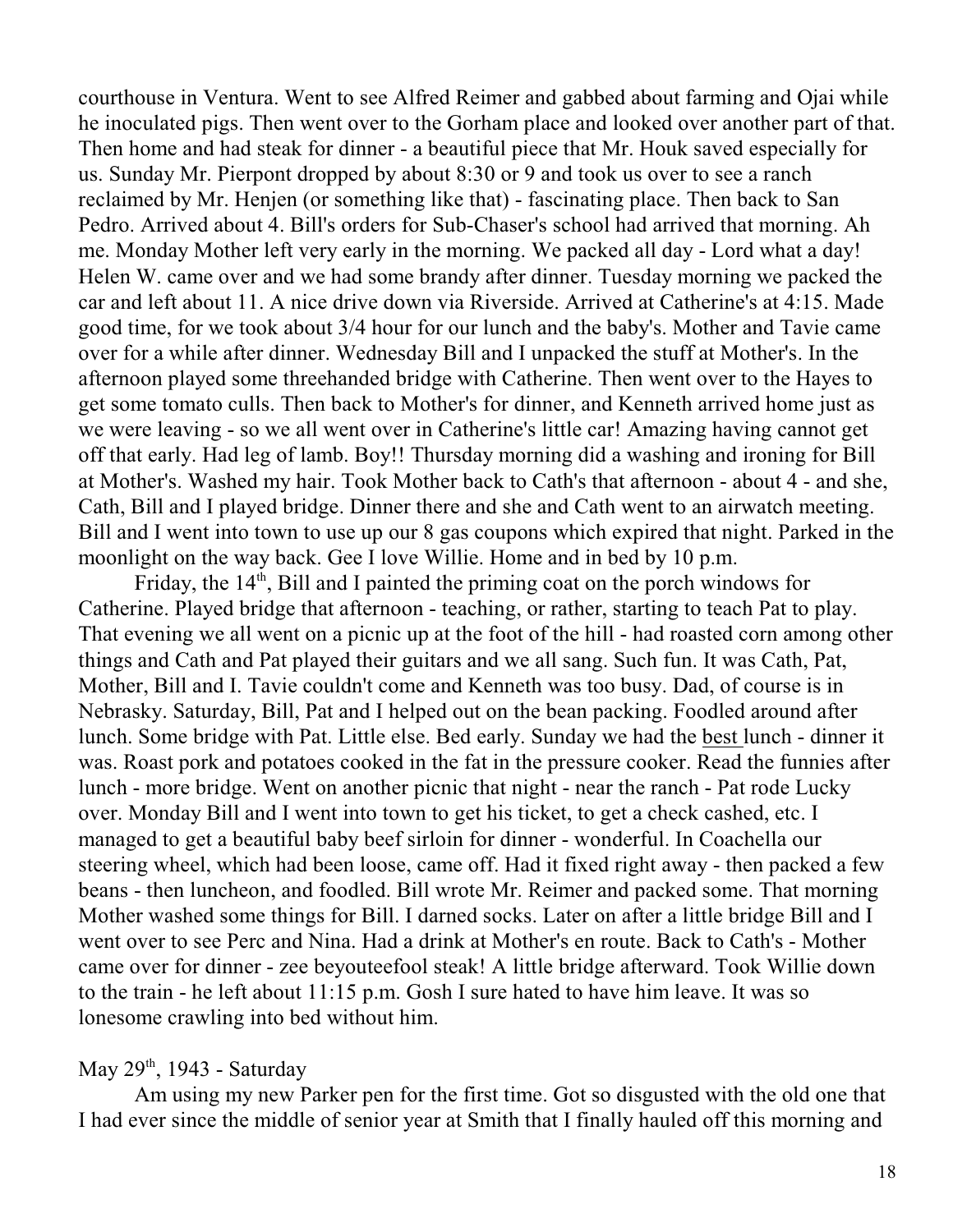bought one. It's a nice job. Tuesday the  $18<sup>th</sup>$  packed some beans for Kenneth and painted 2 driveway signs for Catherine. The next day Pat left at 8 a.m. for a week in Santa Barbara the Starbuck wedding. Helped Cath clean house, transferred stuff over to Mother's, had the car serviced. The 5,000 mile job. Took the baby to Dr. Morris - she weighs 24 pounds and is 29 inches tall. Also he gave her her smallpox vaccination (this one took! In a big way!) Picked up Catherine on the way home and we played some three handed bridge. Thursday afternoon more three handed bridge. Earl brought in a letter from Willie that night. Friday Grace and Cath came over and we played bridge - in the morning! Wire from Willie from New Orleans. Did a big washing. Saturday the 22nd did some shopping and picked up Grace Moody and son Charles and brought them out. Played bridge with Cath and Grace in the afternoon. Sunday a wire from Bill to join him in two weeks - apparently has found a place to live! Goody! Monday more bridge and applied for reservations to MM. Tuesday wrote quantities of letters and got them off my mind - also out of my writing case. Talked to Francisco Alvarez Blanco from Chilchota, Michoacan for ½ hour English, ½ hour Spanish. Was fun. Thursday Tavie left for the summer. Is going to be in Fallen Leaf, Nevada with Leslie. Friday afternoon Cath and Grace came and we had about three hours of bridge and iced tea. Today I picked up my ticket to Miami - got a sanding machine for Mother and such things - also my beautiful pen. When I got home there was a wonderful letter from Willie. Got one the day before yesterday, too - the one telling about Miami and the appointment.

#### June  $24<sup>th</sup>$ , 1943 - Thursday

Well, here I am in Miami - have been here three weeks this Saturday. Surely wonderful being with Willie. The trip East was relatively uneventful. Lots 'n' lotsa soldiers on the train. Three fourths in my car were soldiers and sailors. Played bridge with a general's wife named Mrs. Goldthwaite, and Lieut. Lennon, Spaulding & Stevens. In New Orleans was squired about the city for the day by a Brigadier General Carter. Much fun, though he did walk my poor feet off me. Saw "Five Graves to Cairo" with Franchot Tone and Akim Tamiroff. Quite good. New Orleans in some ways looks much like Maracaibo - the older architecture, etc. Oh yes, the day before I left the Valley, Cath, Pat and Kenneth came over for a drinkie and we certainly had an argument as to whether Pat should go back to Scripps for another year. I think she should finish. Monday the  $31<sup>st</sup>$  Cath, Pat and Grace came over, Cath and Pat for dinner and Grace for bridge afterward. Played until time to go to the train. The train was pretty much on time all the way, which was amazing. No signs of the flood at New Orleans. On the train between New Orleans and Jacksonville, knitted socks and talked to Josephine Dorland, who's on her way to Orlando where her husband is an air cadet. Played bridge with General Carter, Sergeant Clemo (there's a combination!) and a Miss York. In Jacksonville had a drink with Jo Dorland and Major George Konolige. On the Pullman early - about 11:15 - it was already made up so people could go to sleep. Train didn't leave until nearly 1 A.m. Saturday the  $5<sup>th</sup>$  got in about 10 a.m. - whipped up to the apartment. Sweet note from Willie sweetie. He was at sea for the day. Got in at 4 p.m.. Gosh, as soon as I arrived at the apartment I hopped in the tub. Had a long soak and washed my hair. Felt much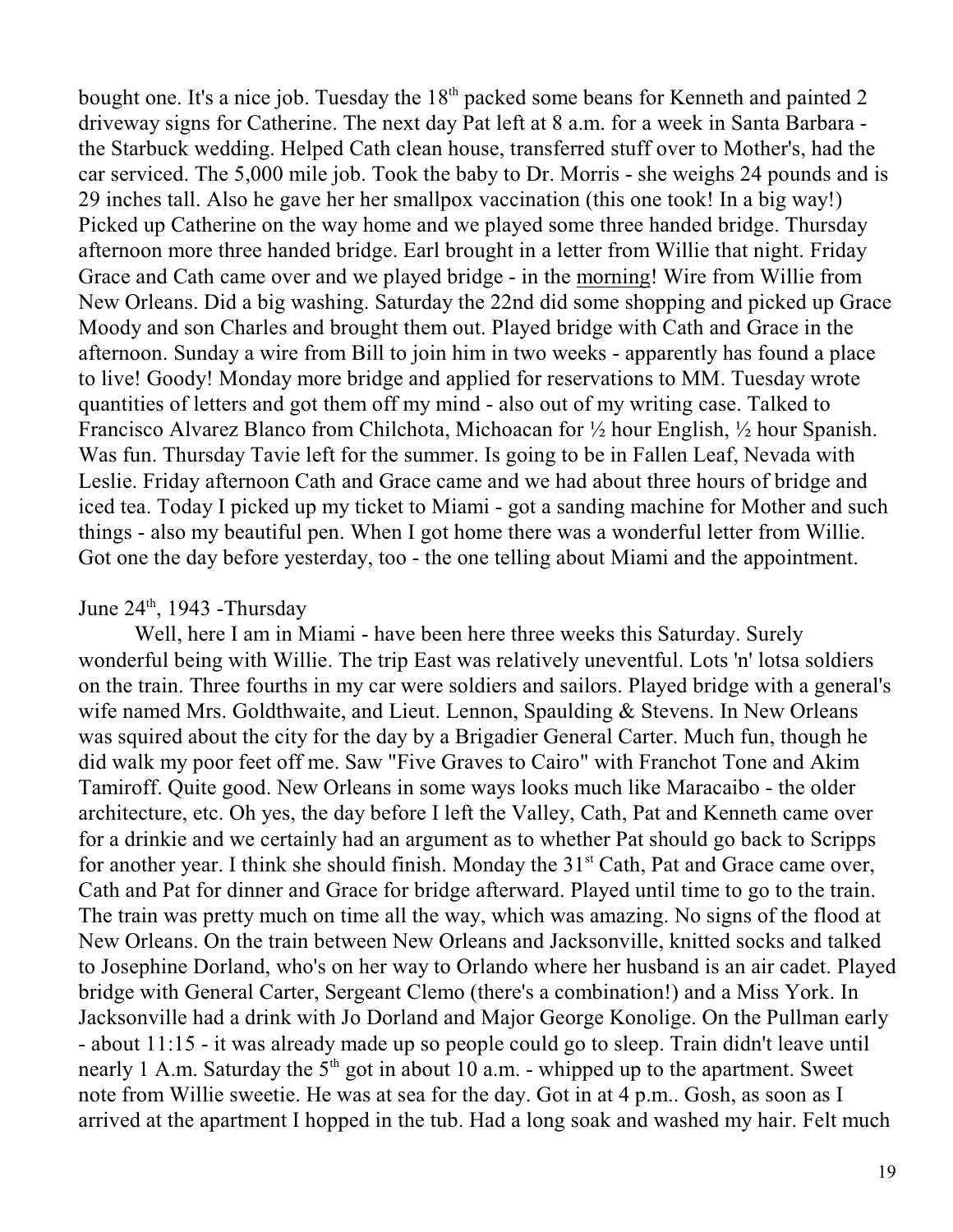better. When Bill got home we had a drink, and dinner at Betty's Restaurant (recommended by Duncan Hines). Then to the Seven Seas for a drink and home. Wonderful! Sunday Bill was at sea, home at 4, club at five (Bath Club) saw Ford, met Capt. Parsons, who shares the cabana. A drink and swam, (ocean very warm) and then to the Old Forge for dinner with Jack Orear of San Pedro days and Mary Alice Woodward. During the week Bill is home for breakfast, lunch, and dinner, study and sleep, generally speaking, though we have had a very few games of cribbage. On the 9<sup>th</sup> went over to see Lee and over to the Club. On the  $10<sup>th</sup>$  had a very fauncy dinner with cake  $\&$  candles, etc. 'cause it was Bill's 26<sup>th</sup> birthday. Got the cutest wire from Cath. "Sold superfine bill of goods - even better satisfied at 26. " signed "Pat and Peck, Inc." Most amoozin', because of course you can't send birthday greetings nowadays, or anything of the sort. Hah! Saturday the  $12<sup>th</sup>$  we had Art and Margaret Cox over for a drink, then went to the Clover Club for dinner. Fun. It was our 1 3/4 anniversary. Sunday we got over to the club at 10 p.m.. Found it doesn't open until 11:30 of all things! Read funnies at Ford's in the meantime. Swam, had lunch, talked to Ensign Greg Smith. Ford and Captain Parsons came a little later. We came home about 5:30 - slight burn. Dinner, study, sleep. And on Monday I went down to try to buy a pair of brown and white spectator pumps! What a laugh. The #17 shoe coupon expired the next day and apparently everyone waited till the last minute to use it. That afternoon at Burdine's chatted with a gal, Alice, who's being married to an OCS on the 26th. Also to Anne Jones, whose husband just finished SCTC here. Bumped into Jack Yuhl on the bus who looked at me and said, "You're Mrs. Lucking, aren't you?" He was in V-7 with Bill and had seen us walking to the bus together. Russ Burr came over for drinks and dinner that evening. Maxine was arriving that Wednesday and he was so excited he was just good for nothing! The Whelden<sup>16</sup> family arrived Wednesday. Went swimming with Lee at the club that day. Went over again Thursday and saw the Wheldens for a few minutes. Saw the 8 months one, Priscilla. Cute baby, but not as cute as our little Lâna. Surely miss that little tyke. We gobble up Mother's letters about her. We're pleased as punch that Willie III (I hope) is on the way - due January 23rd. Fun. Friday's Ford & Gertie gave a cocktail party, which was fun. More gold braid than I'd seen in a coon's age. Met Captain Benson, Captain Nixon and Admiral Monroe - all Navy at the party except for two or three civilians, among them Hervey Allen, author of *Anthony Adverse*. Got a kick out of Gertie Jr. who, when I said I wanted to meet Anthony Adverse, started to introduce Hervey Allen as Mr. Anthony! Afterward, Gertie Jr., Greg Smith, Bill and I had dinner at the *Palm*, in Miami Beach. Then home. Saturday Bill and I had dinner at the *Venetian* and then saw "*The Ox-Bow Incident*" which was the worst movie, or excuse for one, that we'd ever seen. It was horrible - all disjointed and generally ungood. So we promptly hied ourselves downtown and saw "Navy Blue and Gold", an old picture, with James Stewart and Robert Young. Amusing. Then a couple of beers at Then home. Sunday we foodled about at the beach. Read funnies and a Rhinehart mystery in G*ood Housekeeping*. Home about 8. Dinner, study, bed. This week little has gone on. Tuesday Bill

<sup>&</sup>lt;sup>16</sup> Ford and Gilbert Whelden were  $2<sup>nd</sup>$  cousing of WAL Sr. They also lived in Detroit.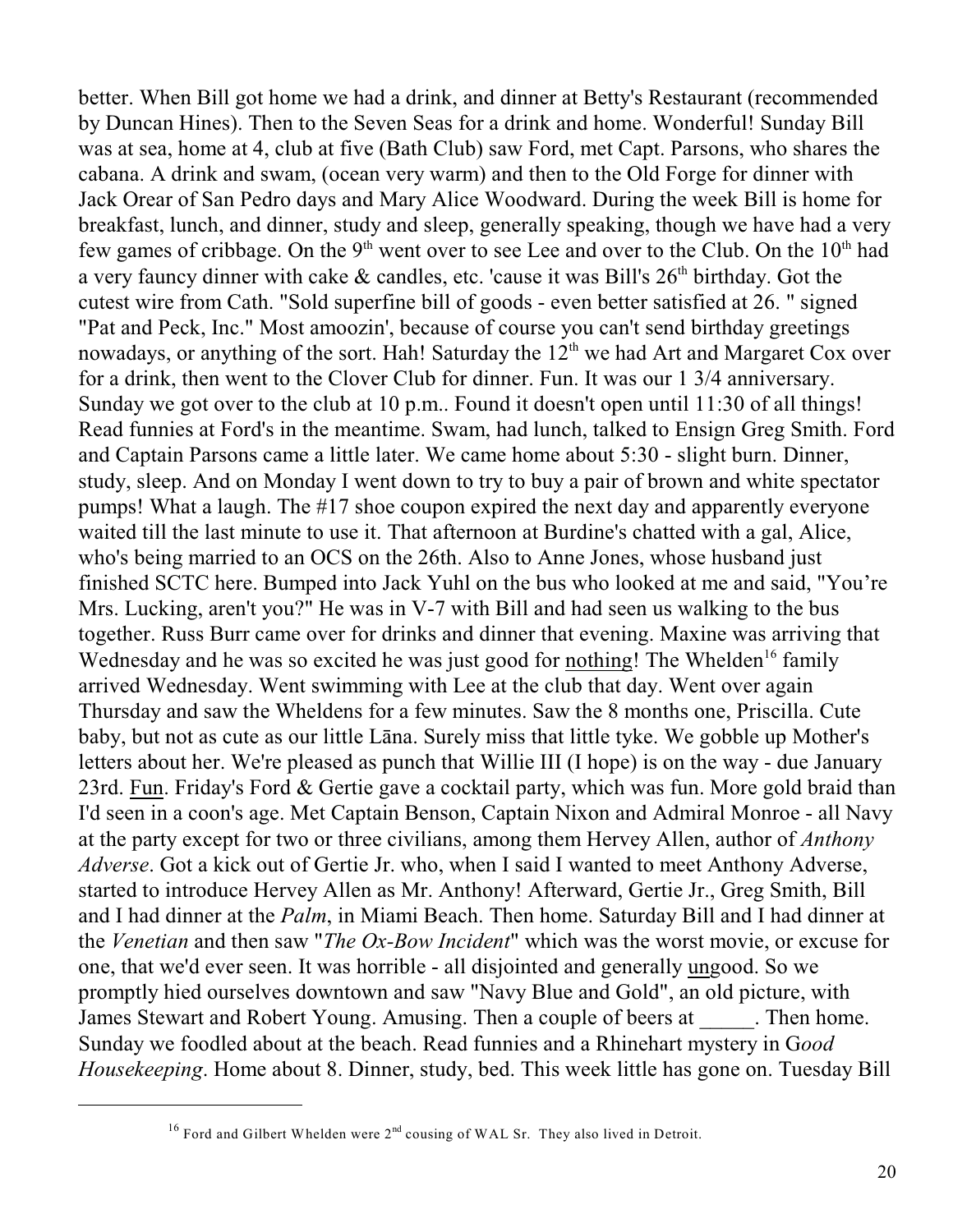was at sea. It poured most of today and was cool and delightful. I slept all morning. Washed some things in the afternoon. Yesterday I went over to Maxine's (cute apartment-their first chance at playing house since they were married a year ago). We swam and sunned and gabbed at the Club. Home at 5. Bill got home at 6. We had a beer, then a steak dinner (mmmm!), played cribbage and foodled. No study. Fun. Nice cool night again last night.

## August  $11<sup>th</sup>$  1943 - Wednesday

Golly, so much can happen so fast. July was mostly study for Willie and a few movies and comparatively little gadding. Dinner several times with the Wheldens. Swimming and sunning at the Bath Club - dinner with Russ and Max. The 22nd we went on a splurge with Betsy Fawell and Jack O'Rear. Oh yes, and that afternoon just as we got to the bus stop, I had a nice dizzy faint. The 24<sup>th</sup>, Saturday, at 11 a.m. we left Miami for Sound School in San Diego. That night we were routed out of our Pullman at 12:30 a.m. 'cause the darn thing had burned out a journal (something on or part of the axle, I guess) and we spent the rest of the night in a coach. However, got a section in the other Pullman that A.m. so 'twasn't so bad. Pretty awful while it lasted, though. Hot, dirty. Even the Pullmans were pretty hot all the way. Sunday night in New Orleans we had dinner at Arnaud's with Peggy and Jack Chilton in U.S.N.A.C. - they were also on their way to San Diego. At Arnaud's we all had pousse café - amazing drink!! Seven layers of different colored liqueurs!! Arrived in Indio about noon on 28<sup>th</sup> Wednesday - surely fun. The baby is wonderful. Gosh, she's cute. We played with her all afternoon. Called Cath - she was in San Diego but got back to Pasadena that night and she and Pat arrived in the Valley the next morning! It was such fun seeing the family. And Jerry was still there! That Friday night he got a wire though, telling him to report to Fort Benning August 5th. I guess he left the Valley Sunday, reservations or not. Hope he got one, because that trip by coach would be gruesome!! He's growing up so much! Sweet kid. It was great seeing Mother and Dad. We hardly let Lâna alone a moment. Golly she's adorable! Cath and Pat and Kenneth had dinner at our place Thursday night and we all with them Friday evening. We left Saturday afternoon about 3:15. Spent the night at Warner's Hot Springs - after the first time in three months, we were cool! Then to San Diego, arriving at 9 a.m.. Bill reported in and then we went to the Coronado where Dorothy Royce had gotten us a reservation. Everything's jammed down here - no apartment for love or money. We were able to get a room at a private house, however, after four days of the Coronado, through Lieut. Cdr King, who Bill had met in Miami. He was leaving for a while and let the Moffets have his house whereupon we got their room. Have seen Aunt Hattie and Uncle The - they're at the Park Manor. The McCrory's are down here - had dinner with them last night. Night before last we had dinner at the Bunnell's. Fun seeing them - Mrs. Bunnell was there too. Expect Cath, Pat, Gram and Kenneth this weekend. We ran into Dick and Bab Campbell one night - Bill had known Dick at Dartmouth. Have been seeing quite a bit of Babs. Ran into Peggy Chilton at the dispensary Monday - she and Elaine and I are playing bridge with Babs tomorrow. Bill got last Saturday afternoon and Sunday off - we slept - 12 hours! - Went picnic swimming in the afternoon. Fun. We got up between 5 and 5:45 a.m.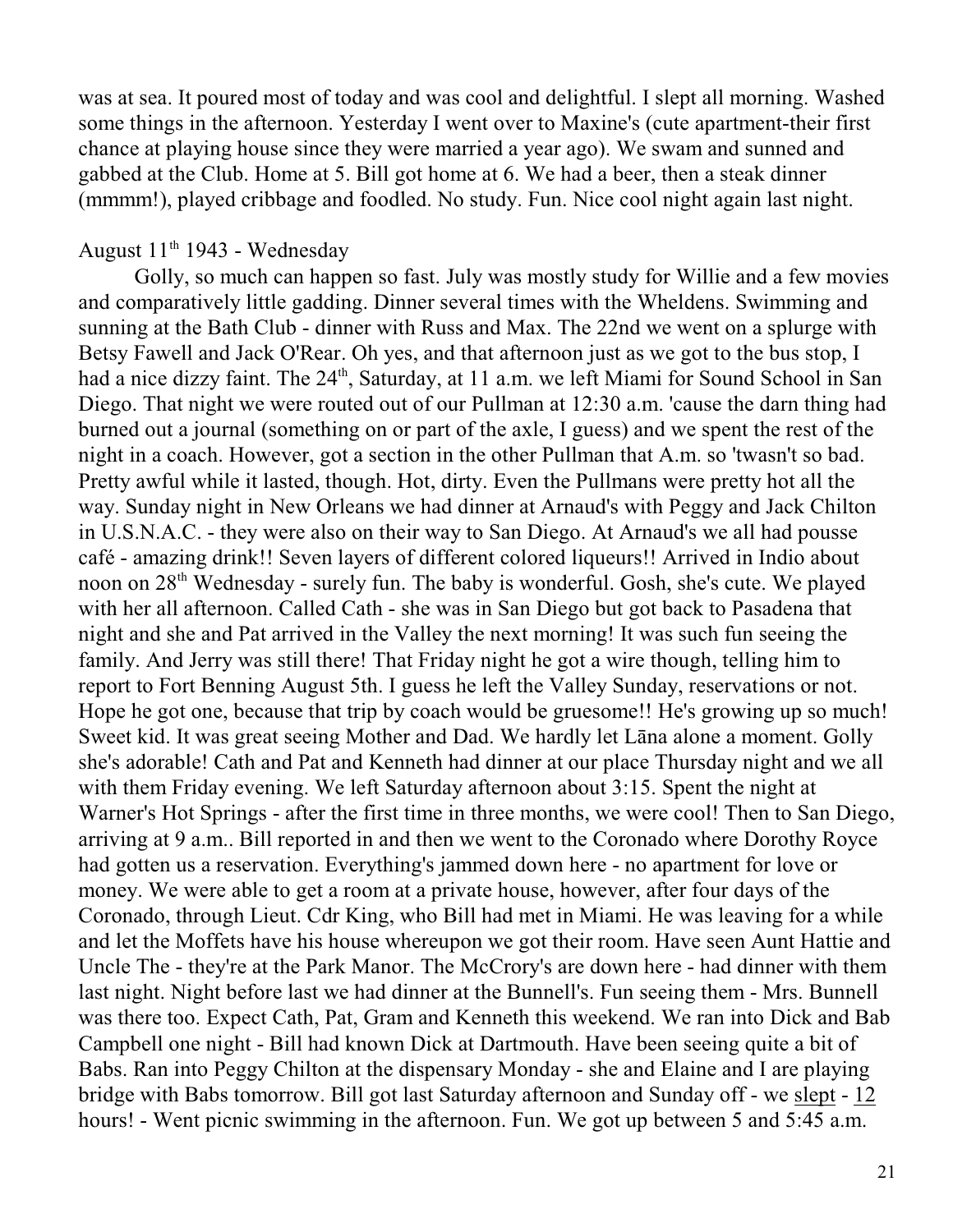every morning so we don't get much sleep if we go out at all in the evening.

Sept.  $12^{th}$ , 1943 - Sunday

Our 2nd anniversary - Willie is more wonderful by the hour. We're leaving here either today or tomorrow - depending on whether Bill's detached today or tomorrow. He's over at the Sound School finding out about it now.

To go back over the past few weeks we do, we moved in with Mrs. C. F. Sawyer -526 A. Ave., Coronado - on August 4th. A Milly and Albert Williams (Marine Corps) were here for a couple of weeks after we arrived. We got kitchen privileges when they left. He went overseas, she back to N.C. It's nice as can be here. About that same time Marjorie Rhodes, Mrs. Sawyer's oldest daughter (married to a Naval Air cadet) arrived from Jacksonville with her 8 month old son. Very nice. We painted the breakfast nook white with red trim, did some gardening, have been having innumerable gabs over coffee. Much fun. Poor Bill didn't have a single day off from the first Sunday on until the end of school. Cath, Kenneth, Pat and Gram came down the weekend of the 14th. Had lotsa fun. Dinner with the Bunnells that night and at the Coronado the next. Have played some bridge with Elaine McCrory. We've had drinks and dinner with them several times. Also have seen Aunt Hattie and Uncle The several times. They're at the Park Manor in San Diego. Wonderful people. We expected orders last Saturday, the 4<sup>th</sup>, but didn't get them until yesterday. Will have a couple of days in the Valley, and then on to San Francisco. Hope we can find a place to live there! Bill is going to the *Yarnall* - don't know what type of ship she is - probably D D.

## Nov.11<sup>th</sup> 1943 - Thursday

Let's see, what's happened in the last couple of months. On September  $12<sup>th</sup>$  we bedecked ourselves and went to the Sky Room at the *Cortez* and had some drinks. Then weren't able to get into the dining room. It closed up - no more food. Went to several places finally went to the *Golden Lion* - got an enormous meal - including butter! The next day we drove down to the Valley by the southern route - through Julian - beautiful country - then some horrible barren desert the likes of which I'd never seen before - the Coachella desert looked like a verdant valley in comparison. And was it hot!! Arrived at the house about 4:30 or 5. It was much fun - seeing the babe and the family and so on. A couple of days later, we drove up to Pasadena with Catherine on our way to San Francisco. Had dinner with Pat, had a flat tire, went to Pasadena, saw Mary Beth, saw Gram, then went to the *La Solana* for the night. Saw the Cliffords - also Georgia and her little son, Kenny Jr. the next morning - got about 9 o'clock the next morning, the 16th - and had another flat tire. Finally left La Crescenta about noon. Spent the night in Santa Maria, left about 6:30 the next morning and arrived in San Francisco Friday afternoon the 17th. Stayed in Scribby's and Betty's apartment until the  $22<sup>nd</sup>$ . Bob Weir came out and we drank some beers one afternoon. On the  $22<sup>nd</sup>$  we moved to the Palace Hotel as we expected Scribby and Betty back - but they didn't get back until Sunday, as it turned out. From Thursday until Sunday Bill expected transportation to Pearl Harbor. Finally left on the Clipper Sunday the 26<sup>th</sup>. Catherine and Kenneth left for Los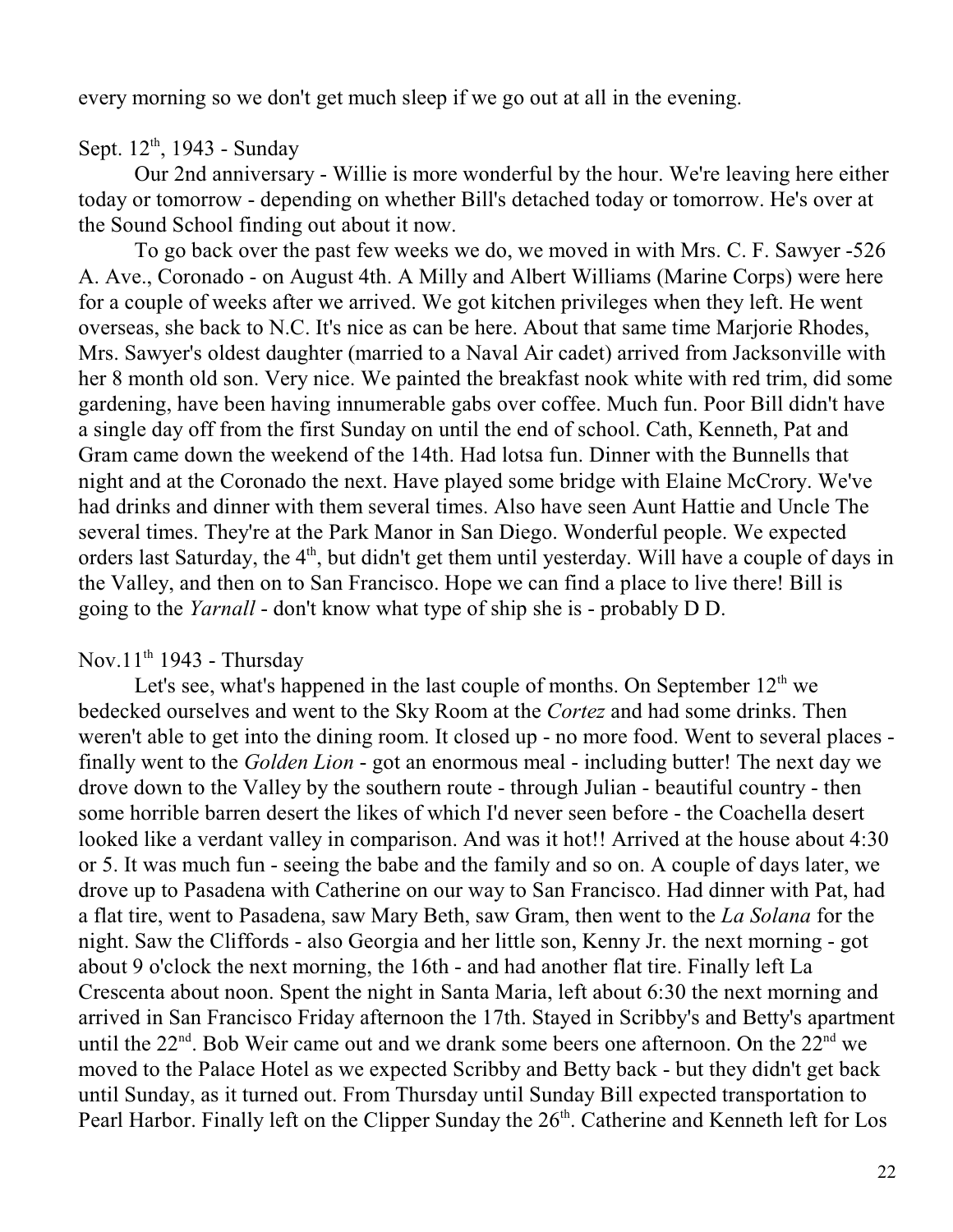Angeles that same evening. The next day I tried the War Housing Center for an apartment. We'd enlisted the aid of Miss Hart, Mr. Linnard's (of the Fairmont Hotel) secretary in apartment hunting. But through the W.H.C. actually dug up apartment at \$100 per month in the more-or-less-basement of the James Evanoff's apartment -  $1490\,18<sup>th</sup>$  Ave. out by Golden Gate Park. The next day, the  $28<sup>th</sup>$ , I took the train down to the Valley. Wednesday between trains I went out and saw Helen Wallace - had lunch with her and her mother and then she drove me down to the train. Arrived in the Valley about 8 that night. The train was actually on time. The next week I got the little house in Indio fixed up so that Louise Blaney could move into it. She arrived on the 9th. She and Catherine and Mother and I played bridge a couple of times. It was fun down in the Valley as long as I couldn't be with Willie anyway. And fun to see the babe. She'd started walking by herself shortly after the middle of September. Awfully cute. Surely missed Bill while he was in Honolulu - poor guy - that rash he had really broke out while he was there - so he didn't get very much of the C. I. C. school (Combat Information Center) that he went down there for, because he was in the hospital there for three weeks. Didn't expect him back in San Francisco consequently until about the end of the first week in November. However, I'd been able to get reservations for a bedroom on the Owl<sup>17</sup> for the 25<sup>th</sup> so I thought I'd better keep 'em. Mother drove me up to L.A. via San Pedro, where we had an appointment for Lâna with Doc Saffro. She weighed 26¼ pounds and was about 31 inches tall as I remember. Mother left me on the train at 5 o'clock. Had called Gram - she was in bed with a bad cold. Had a rather bad night - Lâna's not used to sleeping with anyone. Then she lost her breakfast in the morning, just after I'd gotten her all dressed. I had no dinner or breakfast as they have Pullman meal service only for invalids and I didn't want to leave Lâna or take her into the diner. Lâna was in bad shape next day, the  $26<sup>th</sup>$  - completely listless. So unlike her. She was just worn out. It was a dismal morning that we arrived - cold and windy coming over on the ferry. And after I picked up the car at the Palace Garage where we'd left it, and transferred the baggage, it started to rain - and the windshield wipers didn't work. It really poured about the time we arrived at the apartment. Oh how gloomy - until, about ten minutes after we arrived, Bill phoned!! He'd just gotten in on the Clipper! So exciting! The gloom certainly lifted fast! I dashed around fixing things up and Bill got home around 3:30 that afternoon. Golly, it was certainly wonderful! We went out and did some shopping for dinner then - beer! It's awfully hard to get in the Valley and we hardly ever got it in San Diego. Seems to be no problem here, though, so far. That Sunday we took Lâna down to the beach and let her run around - was she intrigued! And she picked up every shell she could see. Monday night the 1st we had drinks at the Top of the Mark Hopkins with Roger and Leslie Sherman - also Navy - Roger is expecting orders for transportation out any day. Leslie is Eleanor Wilson's daughter. She and Bill had fun discussing the Snows. Then to *Vanessi's* but no luck on a table so went to the Venetian which was much nicer - nice atmosphere. Finally got home about midnight. Woof! Tired! We can't take it as we useter! Then this week Bill has been at Mare Island - taking more

 $17$  A scheduled Southern Pacific train which ran along the Pacific Coast.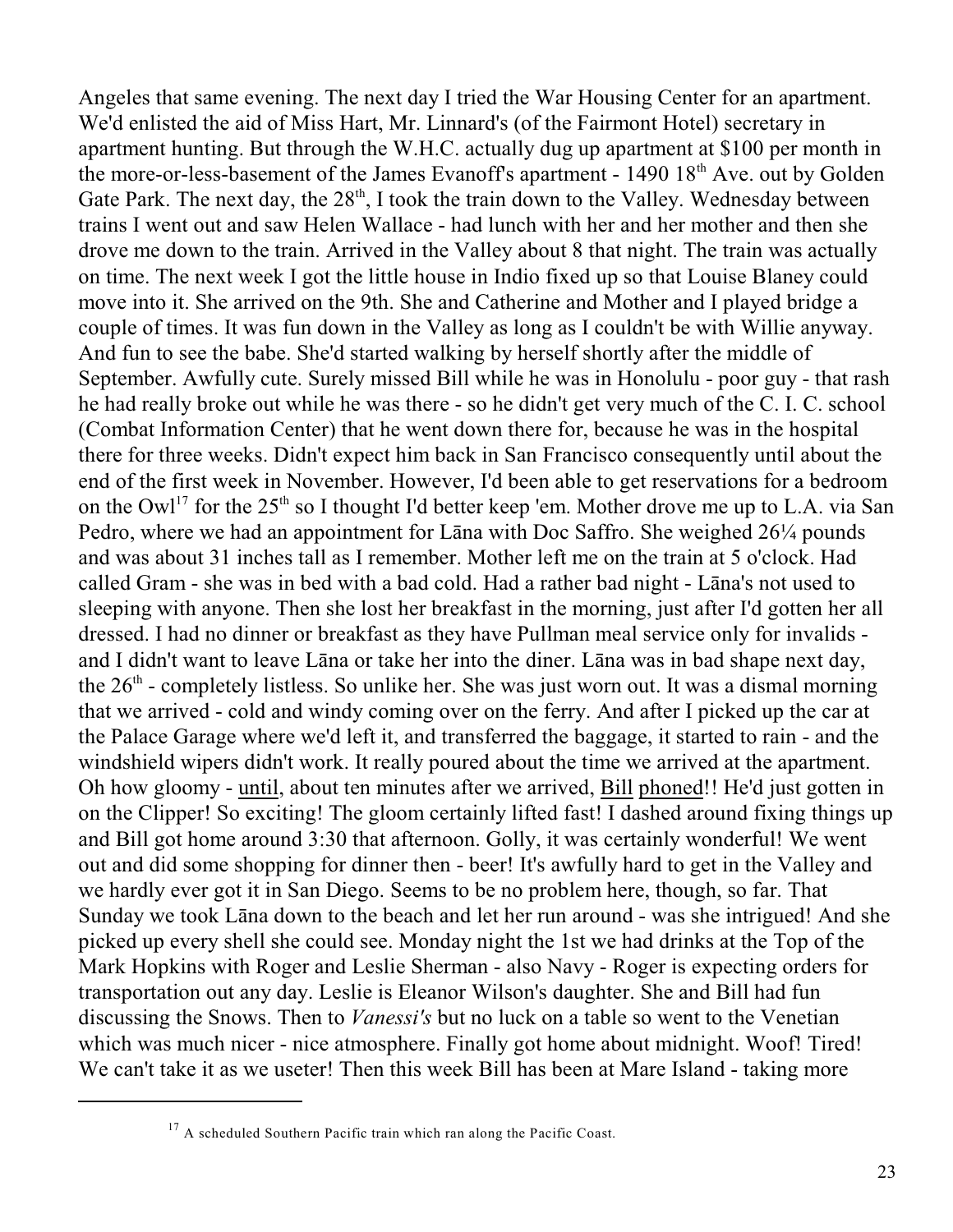Radar school - he went up Sunday night. Expect him home tomorrow. Have painted the bathroom ( it was awful before) a light cream and powder blue - it's awfully pretty now. Quite a difference. Have taken to washing, starching and ironing Bill's uniforms myself now. Got fed with the laundry service here these days. Oh, yes - Bill's a full lieutenant now - as of October 1st - the new double bars and full stripes are most impressive. Have been dashing around this week finishing up on odds and ends and now think we're really pretty well settled. Painted the bathroom floor with another coat. Yesterday went over to see Liz Yost, Helen Wallace's sister-in-law, and her two little boys - one 2 ½ years and one seven months. Lâna was so intrigued. When we left, Paul, the older little boy, put his arms around Lâna and gave her several hearty and resounding smacks on various parts of her face, which face was a study - she didn't know what to make of that. We were all so amused. Paul was so enthusiastic and Lâna so bewildered! It's 10:30 now and I'm weary - gonna tuck in right away.

## November  $19<sup>th</sup> 1943$  - Friday

Just made an apple pie, some applesauce for Lâna, did the ironing - Bill's uniforms then did some socks 'n' stuff and cleaned house to a certain extent and now I hope the babe is finally asleep for her afternoon nap. Don't dare go in to see.

Our minds are a bit upset this week. It seems last Saturday Bill got orders to report for duty on board the *Pritchett*, a destroyer building in Seattle, after a month's more training at Treasure Island. The commissioning date is about the same as the *Yarnall's*, and housing conditions in Seattle are about as bad as here so it would be foolish for Lâna and me to try to go up there with Bill - so that means we'd go back to the Valley about the  $15<sup>th</sup>$  of December. Dammit!! Bill's skipper hit the ceiling when he learned Bill was being transferred from the *Yarnall* and is doing his best to have the orders changed back again. So it all depends on how much weight his wishes have with Bupers (Bureau of Personnel) as to whether Bill stays or goes. We're expecting to find out for sure one way or the other any day now. Maybe Bill will know when he comes home tonight. Day before yesterday we had dinner at *Maison Paul* and then Faye and Joe Lacey joined us and we went to see "Kiss and Tell," a play by F. Hugh Herbert. It was very clever and highly amoozin'. Thoroughly enjoyed it. Joe is an ensign aboard the *Yarnall* - Bill and he take turns driving each other to Treasure Island every morning. They're a nice couple - have a 10-months-old son - after the play we went to the Patent Leather Room at the St. Francis and had a few - everything closed at midnight so perforce we came home. It was a lot of fun. Thoroughly enjoyed the evening. But we've been catching up on our sleep ever since! Mrs. Barrett (formerly from Brisbane and Adelaide some 15-odd years ago) came and took care of Lâna - very pleasant, smiling woman. It's 4:15 now. Bill ought to be home in little more than an hour.

Another night, the week before Christmas, we went to a party at the Lacey's. Much fun - talked quite a bit to a nice gal, Irene Libarle, Tom Murphy's fiancee - he's the one that Bill and Joe pick up every a.m. to take over to Treasure Island. Most of our time in S.F. was very quiet, but so wonderful. It certainly heaven being married to such a wonderful guy.